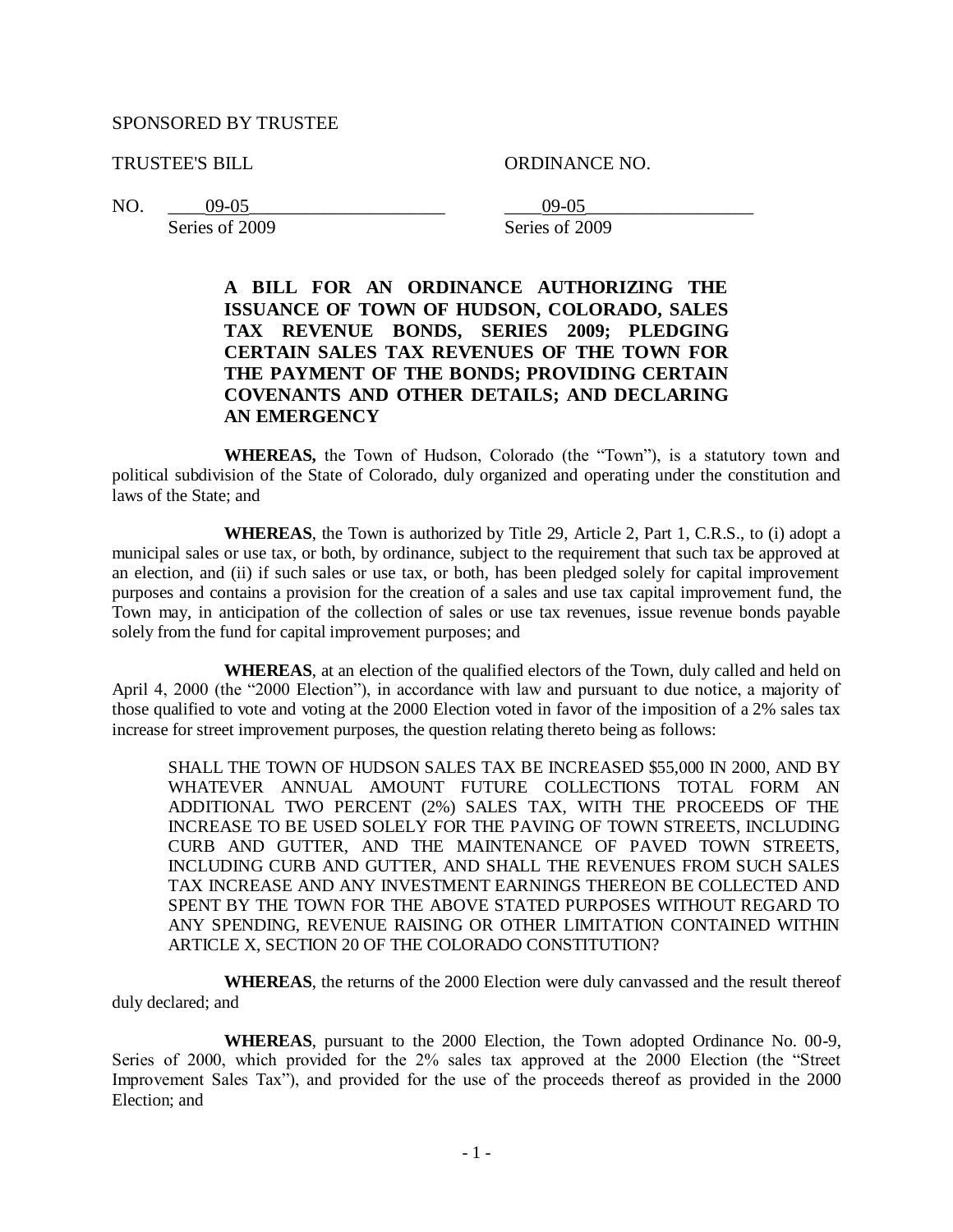**WHEREAS**, notwithstanding the authority of Title 29, Article 2, Part 1, C.R.S., Article X, Section 20 of the Colorado Constitution requires voter approval in advance for the creation of any multiple-fiscal year direct or indirect debt or other financial obligation, and consequently, at an election of the Town, duly called and held on November 4, 2008 (the "2008 Election"), a majority of those qualified to vote and voting at the 2008 Election voted in favor of the issuance of indebtedness, the ballot question being as follows:

SHALL TOWN OF HUDSON DEBT BE INCREASED \$5,000,000, WITH A REPAYMENT COST OF \$11,700,000, WITHOUT RAISING ANY TAXES OF THE TOWN; SUCH DEBT TO CONSIST OF GENERAL OBLIGATION BONDS, REVENUE BONDS OR OTHER OBLIGATIONS ISSUED OR INCURRED FOR THE PURPOSE OF FINANCING ALL OR ANY PART OF THE COSTS OF ACQUIRING, CONSTRUCTING, INSTALLING, COMPLETING, AND OTHERWISE PROVIDING STREET IMPROVEMENTS INCLUDING CURBS, GUTTERS, CULVERTS, OTHER DRAINAGE AND UTILITY IMPROVEMENTS, SIDEWALKS, BRIDGES, PAVING, LIGHTING, GRADING, LANDSCAPING, AND OTHER STREET IMPROVEMENTS, TOGETHER WITH ALL NECESSARY, INCIDENTAL, AND APPURTENANT FACILITIES, EQUIPMENT, LAND, AND EASEMENTS, AND EXTENSIONS OF AND IMPROVEMENTS TO SAID FACILITIES, SUCH DEBT TO BEAR INTEREST AT A NET EFFECTIVE INTEREST RATE NOT IN EXCESS OF 6.75% PER ANNUM, SUCH INTEREST TO BE PAYABLE AT SUCH TIME OR TIMES AND WHICH MAY COMPOUND PERIODICALLY AS MAY BE DETERMINED BY THE TOWN BOARD, SUCH DEBT TO BE SOLD IN ONE SERIES OR MORE AT A PRICE ABOVE, BELOW, OR EQUAL TO THE PRINCIPAL AMOUNT OF SUCH DEBT AND ON SUCH TERMS AND CONDITIONS AS THE TOWN MAY DETERMINE, INCLUDING PROVISIONS FOR REDEMPTION OF THE DEBT PRIOR TO MATURITY WITH OR WITHOUT PAYMENT OF PREMIUM IN AN AMOUNT NOT IN EXCESS OF 3% OF THE PRINCIPAL AMOUNT BEING REDEEMED, SUCH DEBT TO BE PAID FROM ANY LEGALLY AVAILABLE MONEYS OF THE TOWN, INCLUDING THE PROCEEDS OF AD VALOREM PROPERTY TAXES, SALES TAXES OR OTHER REVENUES; AND SHALL THE TOWN BE AUTHORIZED TO ISSUE DEBT TO REFUND THE DEBT AUTHORIZED IN THIS QUESTION, PROVIDED THAT AFTER THE ISSUANCE OF SUCH REFUNDING DEBT THE TOTAL OUTSTANDING PRINCIPAL AMOUNT OF ALL DEBT ISSUED PURSUANT TO THIS QUESTION DOES NOT EXCEED THE MAXIMUM PRINCIPAL AMOUNT SET FORTH ABOVE, AND PROVIDED FURTHER THAT ALL DEBT ISSUED BY THE TOWN PURSUANT TO THIS QUESTION IS ISSUED ON TERMS THAT DO NOT EXCEED THE REPAYMENT COSTS AUTHORIZED IN THIS QUESTION?

**WHEREAS**, the returns of the 2008 Election were duly canvassed and the result thereof duly declared; and

**WHEREAS,** the Board of Trustees of the Town (the "Board") has heretofore determined and does hereby determine that it is necessary to finance street improvements, the debt for which was authorized at the 2008 Election (the "Project"), and that for such purpose there shall be issued the Town's Sales Tax Revenue Bonds, Series 2009, in the maximum principal amount of \$2,100,000 (the "Bonds"), to be payable solely from the Street Improvement Sales Tax; and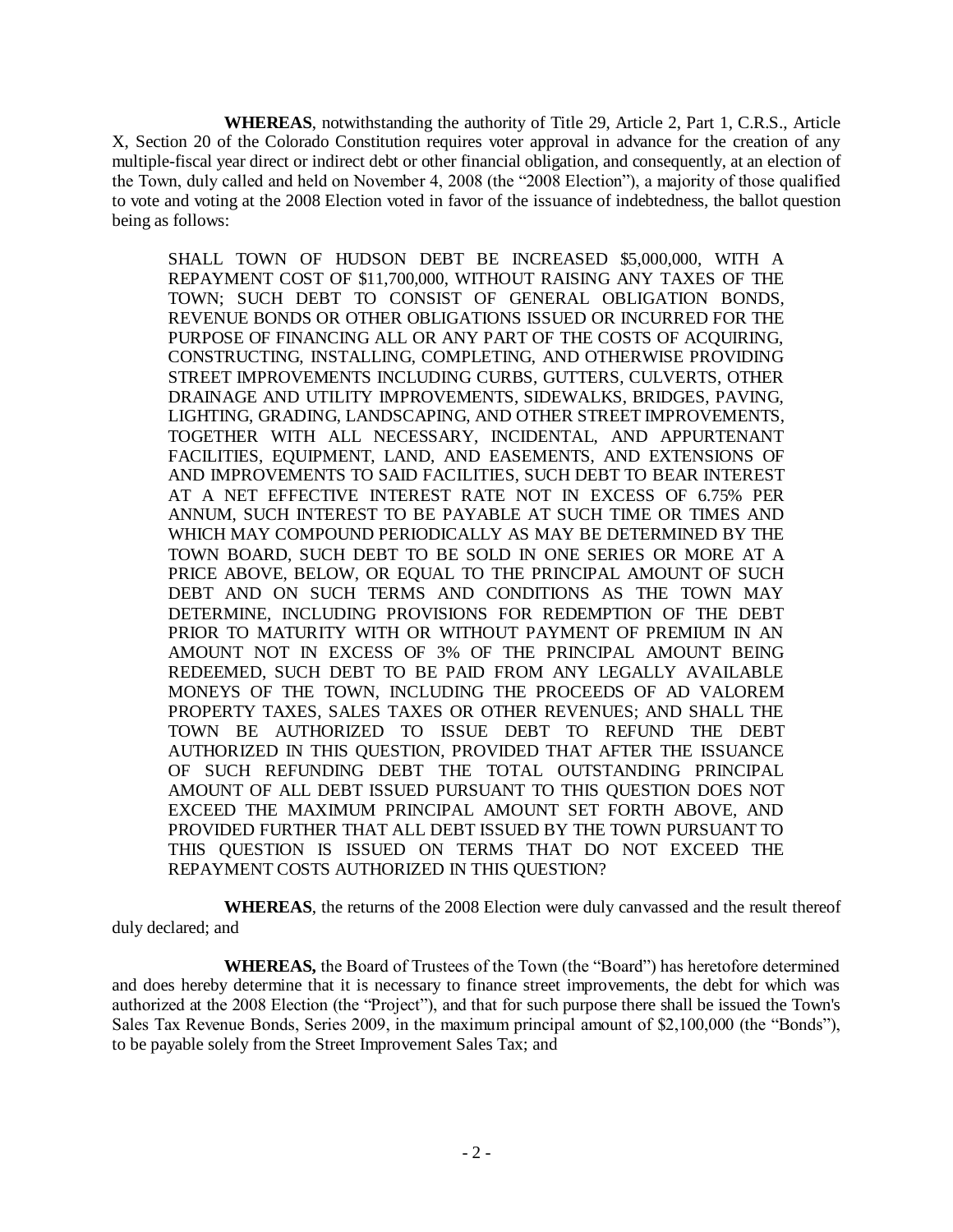**WHEREAS,** the Board anticipates the receipt of a proposal in the form of a Bond Purchase Agreement from George K. Baum & Company, of Denver, Colorado (the "Underwriter"), to purchase the Bonds upon the terms and conditions set forth in the Bond Purchase Agreement; and

**WHEREAS,** none of the members of the Board have any potential conflicting interests in connection with the authorization, issuance, or sale of the Bonds, or the use of the proceeds thereof; and

**WHEREAS,** there has been filed with the Town Clerk the forms of: (i) the Letter of Representations; (ii) the Registrar and Paying Agent Agreement; (iii) the Continuing Disclosure Certificate; (iv) the form of the Bond Purchase Agreement, and (v) the form of the Preliminary Official Statement (all as defined hereafter); and

**WHEREAS,** the Board desires to authorize the issuance and sale of the Bonds and the execution of the foregoing documents;

## **THEREFORE, BE IT ORDAINED BY THE BOARD OF TRUSTEES OF THE TOWN OF HUDSON, COLORADO:**

**Section 1. Definitions.** As used herein, the following capitalized terms shall have the respective meanings set forth below, unless the context indicates otherwise.

2000 Election: the election held within the Town on April 4, 2000, which approved the imposition of the Street Improvement Sales Tax.

2008 Election: the election held within the Town on November 4, 2008, which approved the issuance of bonds payable from the Street Improvement Sales Tax.

Authorized Denominations: the amount of \$5,000 or any integral multiple thereof.

Authorized Officer: the person authorized to sign the Sale Certificate, which shall be the Mayor of the Town or the Town Administrator.

Beneficial Owner: any person for which a Participant acquires an interest in the Bonds.

Board: the Board of Trustees of the Town.

Bond Insurer: the issuer of any Policy, and its successors.

Bond Purchase Agreement: the agreement between the Town and the Underwriter concerning the purchase of the Bonds by the Underwriter, as approved by an Authorized Officer pursuant to the Delegated Authority.

Bonds: the Sales Tax Revenue Bonds, Series 2009, issued in the maximum aggregate principal amount of \$2,100,000, as authorized by this Ordinance.

Cede: Cede & Co., the nominee of DTC as record owner of the Bonds, or any successor nominee of DTC with respect to the Bonds.

Certified Public Accountant: an independent certified public accountant within the meaning of §12-2-115, C.R.S., and any amendment thereto, licensed to practice in the State of Colorado.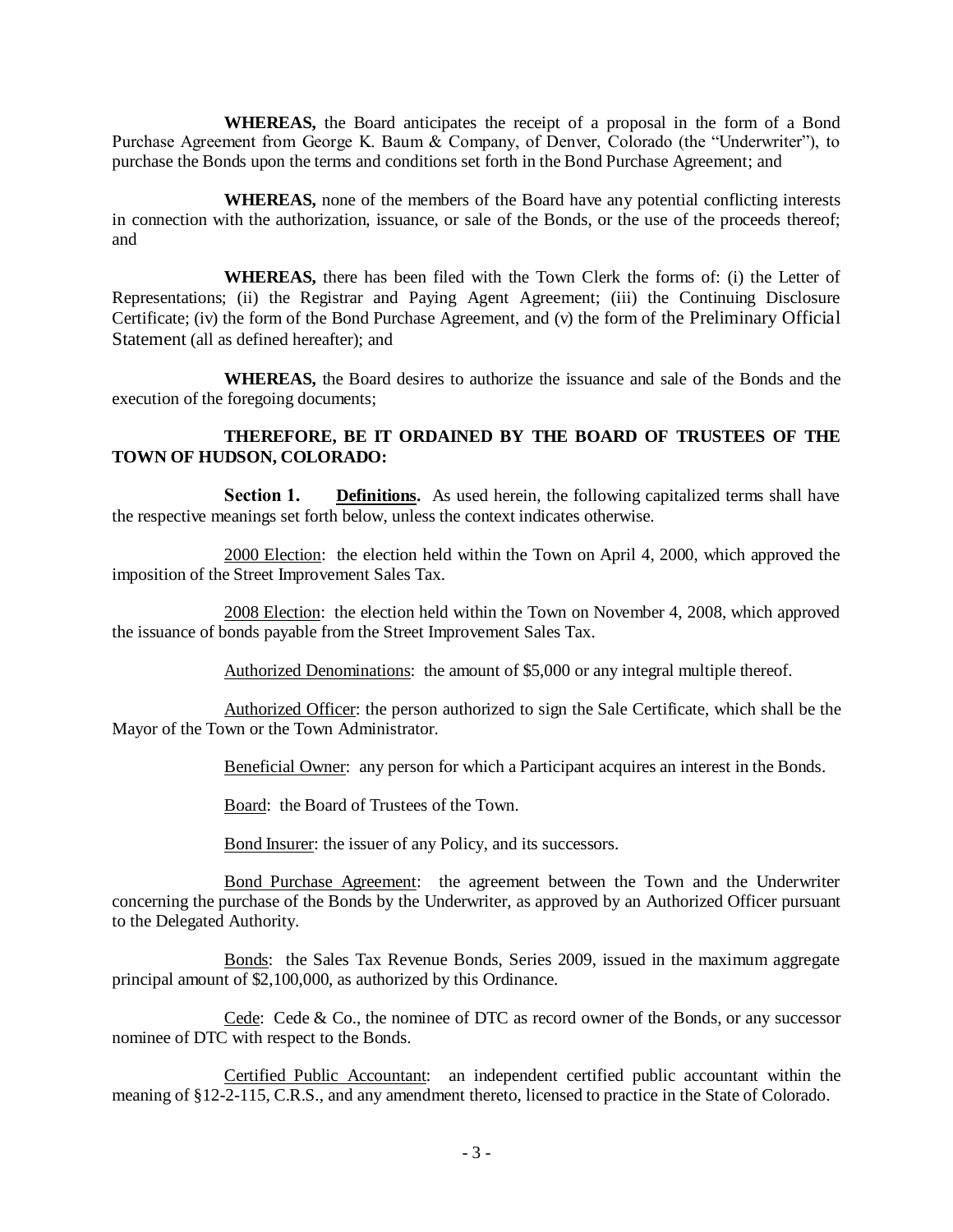Code: the Internal Revenue Code of 1986, as amended to the date of issuance of the

Bonds.

Combined Maximum Annual Principal and Interest Requirements: with regard to any one or more particular issues of bonds, notes, contracts, or other obligations, the maximum annual payments of principal of and interest on all of said obligations (excluding redemption premiums) to become due during any Fiscal Year while such obligations are outstanding; provided that (i) such computation shall assume the redemption and payment of obligations subject to mandatory redemption, but shall be made without regard to any right of optional redemption which has not been exercised; (ii) such computation shall be made without regard to any right of acceleration of any obligations unless at the time of the computation such obligations have been accelerated thereunder; and (iii) for obligations which bear a variable interest rate, such computation shall be made upon the assumption that the obligations bear a rate 2% higher than the rate then borne by such obligations.

Continuing Disclosure Certificate: a certificate of the Town executed pursuant to the Bond Purchase Agreement, pertaining to the Underwriter's compliance with Securities and Exchange Commission Rule 15c2-12 (17 CFR Part 240, §240.15c2-12).

hereof.

C.R.S.: the Colorado Revised Statutes, as amended and supplemented as of the date

Debt Service Fund: the "Street Improvement Sales Tax Revenue Debt Service Fund", established by the provisions hereof for the purpose of paying the principal of, premium if any, and interest on the Bonds.

Delegated Authority: the authority delegated to an Authorized Officer pursuant to the Section hereof entitled "Delegated Authority and Parameters".

Depository: any securities depository as the Town may provide and appoint, in accordance with the guidelines of the Securities and Exchange Commission, which shall act as securities depository for the Bonds.

DTC: the Depository Trust Company, New York, New York, and its successors and assigns.

Event of Default: any one or more of the events set forth in the Section hereof entitled "Events of Default".

Federal Securities: direct obligations of (including obligations issued or held in book entry form on the books of), or obligations the principal of and interest on which are guaranteed by, the United States of America.

Fiscal Year: the twelve (12) months commencing on the first day of January of any calendar year and ending on the thirty-first day of December of such calendar year, or such other twelve month period as may from time to time be lawfully designated by the Board as the Fiscal Year of the Town.

Letter of Representations: the letter of representations from the Town to DTC to induce DTC to accept the Bonds as eligible for deposit at DTC.

Official Statement: the final version of the Preliminary Official Statement.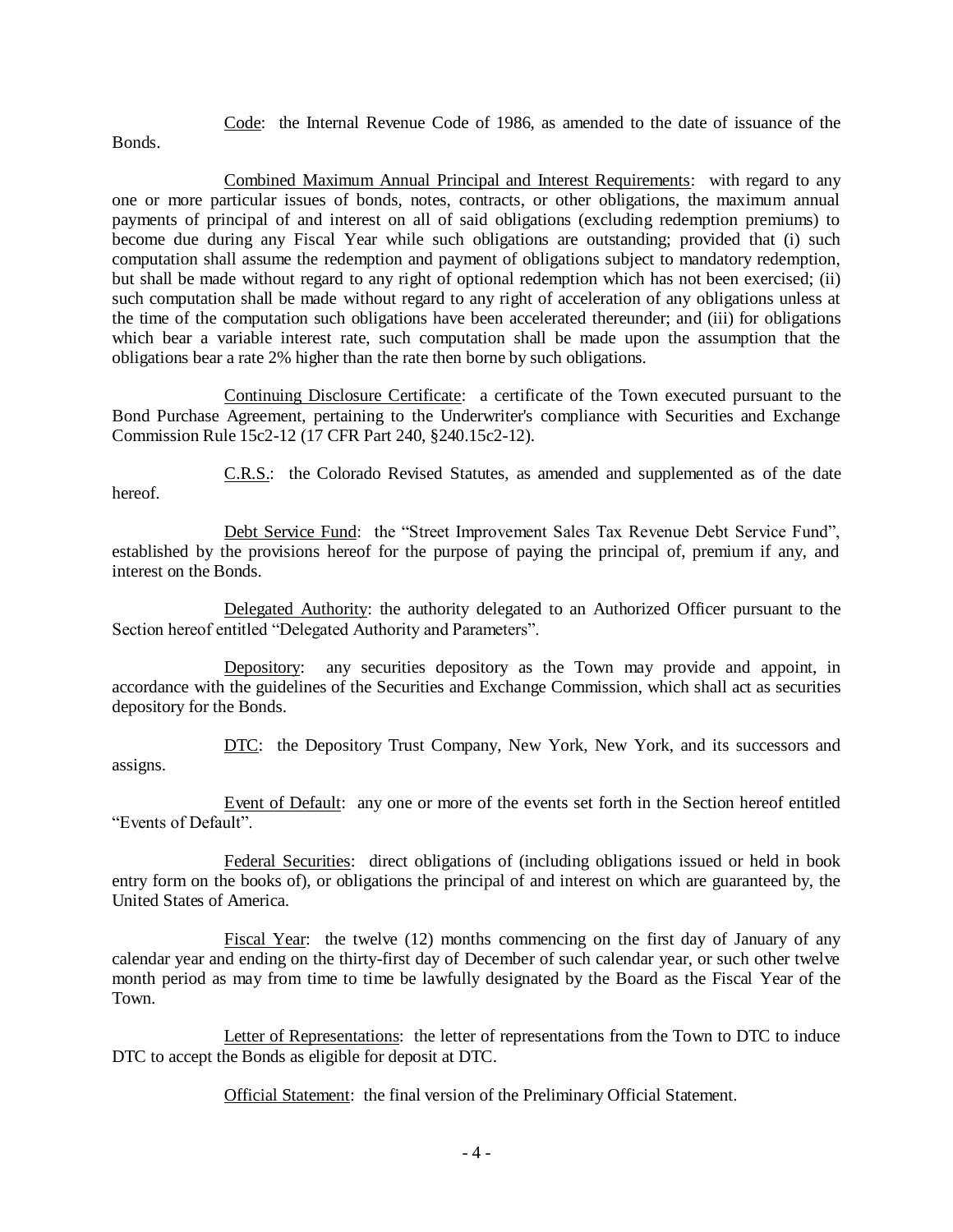Ordinance: this Ordinance which authorizes the issuance of the Bonds, including any amendments properly made hereto.

Owner: the registered owner of any Bond, as shown by the registration books maintained by the Registrar.

Parity Bonds: one or more series of bonds, notes, interim securities, or other obligations issued by the Town pursuant to the Section hereof entitled "Additional Bonds", having a lien on the Pledged Revenue which is on a parity with the lien of the Bonds.

Participants: any broker-dealer, bank, or other financial institution from time to time for which DTC or another Depository holds the Bonds.

Paying Agent: UMB Bank, n.a., in Denver, Colorado, or its successor, which shall perform the function of paying agent with respect to the Bonds.

Registrar and Paying Agent Agreement: the agreement between the Town and the Paying Agent/Registrar, concerning the registration, transfer, exchange, and payment of the Bonds.

Permitted Investments: shall mean any investment or deposit the Town is permitted to make under then-applicable law, subject to such agreements or covenants, if any, as may be made by the Town in connection with the issuance of any Policy.

Pledged Revenue: the revenues derived directly or indirectly from the Street Improvement Sales Tax, including investment income thereon, provided that the term "Pledged Revenue" shall not include any amounts subject to valid claims for refunds under the Sales Tax Ordinance, nor shall it include any other taxes or other revenues collected by the Town. Pledged Revenue does not include incremental sales taxes which are or may be required to be paid into a special fund, or pledged to the payment of obligations pursuant to an urban renewal plan as defined in §31-25-103(a), C.R.S., or a plan of development as defined in §31-25-802 (6.4), C.R.S.

Policy: any municipal bond insurance policy, financial guaranty, or similar assurance of payment as described in §11-57-207 (2), C.R.S.

Preliminary Official Statement: the Preliminary Official Statement concerning the Bonds and the Town.

Project: the acquisition of certain street improvements, the debt for which was authorized at the 2008 Election.

Project Costs: the Town's costs properly attributable to the Project or any part thereof, including without limitation:

(a) the costs of labor and materials, of machinery, furnishings, and equipment, and of the restoration of property damaged or destroyed in connection with construction work;

(b) the costs of insurance premiums, including the premium due in connection with any Policy, indemnity and fidelity bonds, financing charges, bank fees, taxes, or other municipal or governmental charges lawfully levied or assessed;

(c) administrative and general overhead costs;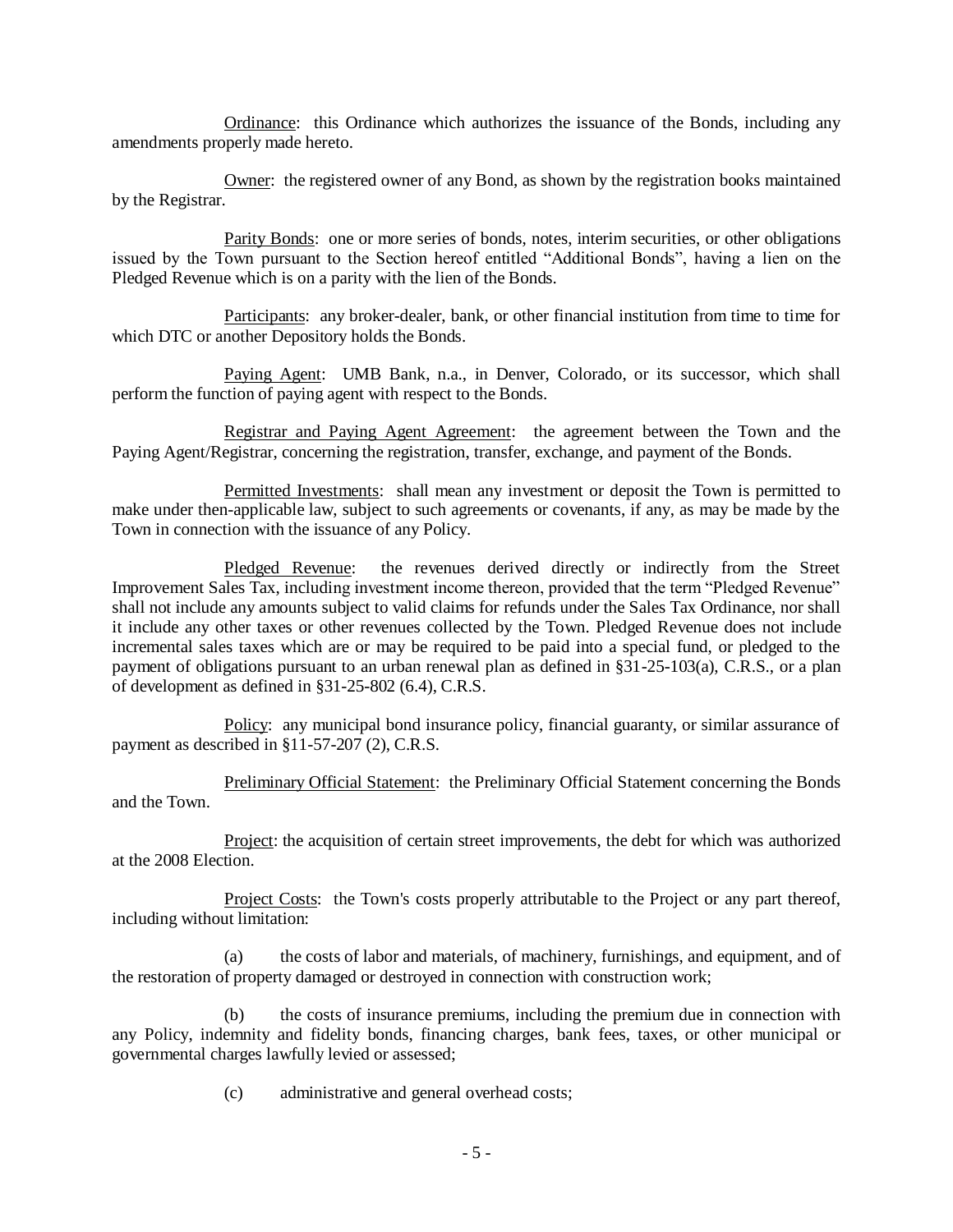(d) the costs of reimbursing funds advanced by the Town in anticipation of reimbursement from Bond proceeds, including any intrafund or interfund loan;

(e) the costs of surveys, appraisals, plans, designs, specifications, and estimates;

(f) the costs, fees, and expenses of printers, engineers, architects, financial consultants, legal advisors, or other agents or employees;

(g) the costs of publishing, reproducing, posting, mailing, or recording documents;

(h) the costs of contingencies or reserves;

(i) the costs of issuing the Bonds;

(j) the costs of amending any resolution, ordinance, or other instrument relating to the Bonds or the Project;

(k) the costs of repaying any short-term financing, construction loans, and other temporary loans, and of the incidental expenses incurred in connection with such loans;

(l) the costs of acquiring any property, rights, easements, licenses, privileges, agreements, and franchises;

(m) the costs of demolition, removal, and relocation;

(n) administrative, operating, and other expenses of the Town prior to and during the acquisition period and for a period of not exceeding one year thereafter; and

(o) all other lawful costs as determined by the Board.

Project Fund: the "Town of Hudson Sales Tax Revenue Bonds, Series 2009, Project Fund", established by the provisions hereof for the purpose of paying the Project Costs.

Record Date: the fifteenth (15th) day of the calendar month next preceding each interest payment date.

Registrar: UMB Bank, n.a., in Denver, Colorado, or its successor, which shall perform the function of registrar with respect to the Bonds.

Required Reserve: the amount set forth in the Sale Certificate which is to be maintained in the Reserve Fund, if any.

Required Supplemental Reserve: the amount set forth in the Sale Certificate which is to be maintained in the Supplemental Reserve Fund, if any.

Reserve Fund: a special fund of the Town designated as the "Sales Tax Revenue Bond Reserve Fund", created by this Ordinance for the purpose of paying, if necessary, the principal of, premium if any, and interest on the Bonds. The Reserve Fund will be funded to the extent so provided in the Sale Certificate.

Reserve Fund Guaranty: an insurance policy, surety bond, letter of credit, guaranty, financial guarantee bond, or similar instrument issued by a financial institution whose unsecured,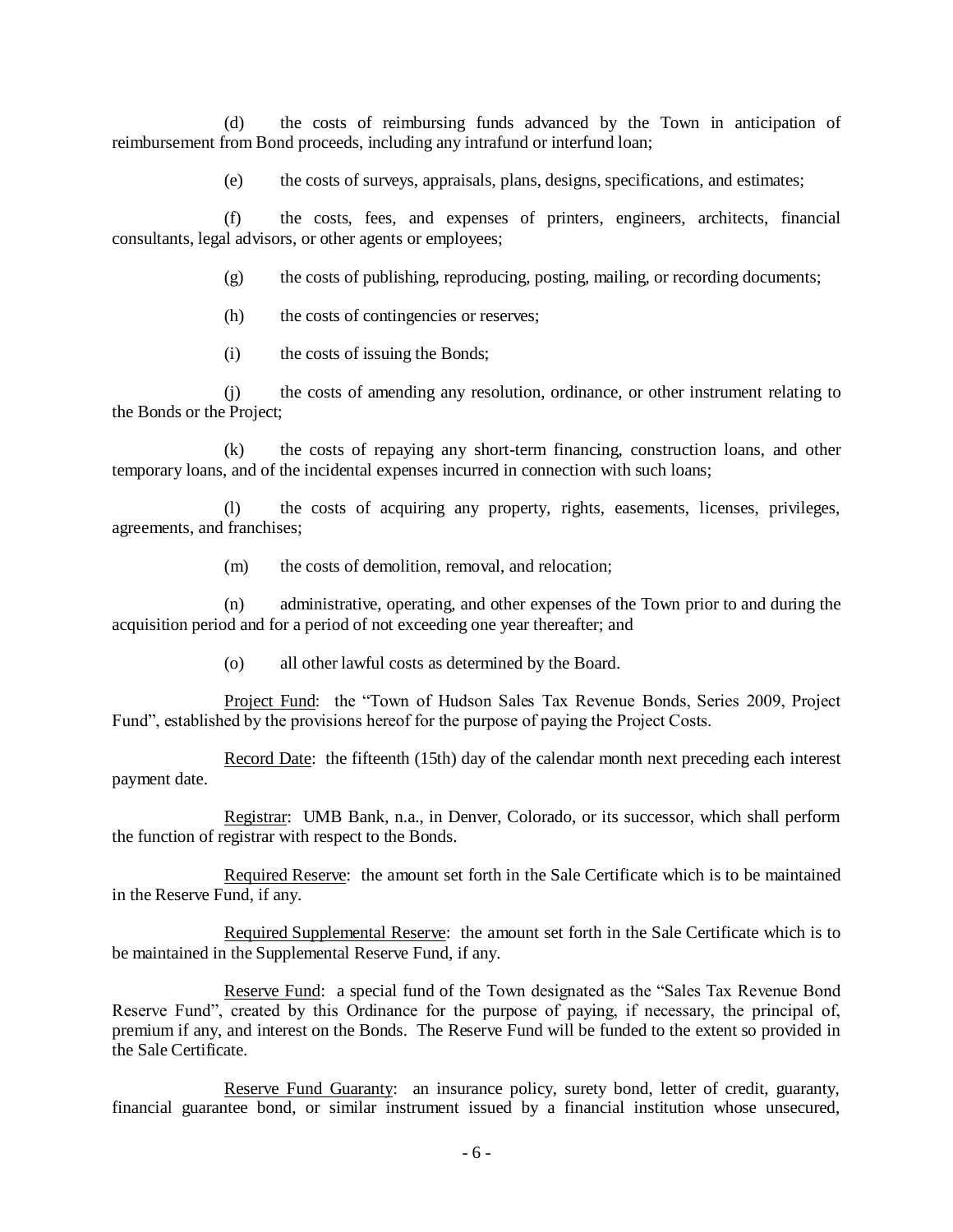unenhanced, and uncollateralized indebtedness is rated "BBB" or better by Standard & Poor's Rating Services or "Baa" or better by Moody's Investors Services Inc., which instrument shall unconditionally insure or guarantee the deposit to the Reserve Fund of the amounts specified therein on or before the dates on which moneys in the Reserve Fund may be required to be used hereunder.

Sale Certificate: a certificate executed by the Authorized Officer pursuant to the Delegated Authority, dated on or before the date of delivery of the Bonds, setting forth the matters to be determined pursuant to the Delegated Authority.

Sales Tax Ordinance: Chapter 4, Article 4 of the Town of Hudson Municipal Code.

Special Record Date: the record date for determining Bond ownership for purposes of paying defaulted interest, as such date may be determined pursuant to this Ordinance.

Street Improvement Sales Tax: the 2% sales tax imposed by the Town pursuant to the 2000 Election and Town Ordinance No. 00-9, Series of 2000.

Street Improvement Sales Tax Capital Improvement Fund: the fund of the Town designated as the "Street Improvement Sales Tax Capital Improvement Fund", established by the provisions hereof.

Subordinate Bonds: one or more series of bonds, notes, interim securities, or other obligations issued by the Town pursuant to the Section hereof entitled "Additional Bonds", having a lien on the Pledged Revenue which is subordinate or junior to the lien of the Bonds.

Supplemental Act: the "Supplemental Public Securities Act", being Title 11, Article 57, Part 2, C.R.S.

Supplemental Reserve Fund: a special fund of the Town designated as the "Sales Tax Revenue Supplemental Reserve Fund", created by this Ordinance for the purpose of paying, if necessary, the principal of, premium if any, and interest on the Bonds. The Supplemental Reserve Fund will be funded to the extent so provided in the Sale Certificate.

Term Bonds: the Bonds, if any, that are payable on or before their specified maturity dates from mandatory sinking fund payments pursuant to the Section hereof entitled "Prior Redemption".

Town: the Town of Hudson, Colorado.

Underwriter: George K. Baum & Company, of Denver, Colorado, the original purchasers of the Bonds.

**Section 2. Authorization.** In accordance with the Constitution of the State of Colorado; §29-2-112, C.R.S.; the Supplemental Act; and all other laws of the State of Colorado thereunto enabling, there shall be issued the Town's "Sales Tax Revenue Bonds, Series 2009", in an aggregate principal amount not to exceed \$2,100,000, for the purpose of: (i) paying the Project Costs; and (ii) paying issuance and other costs in connection with the Bonds. The Town hereby elects to apply all of the provisions of the Supplemental Act to the Bonds.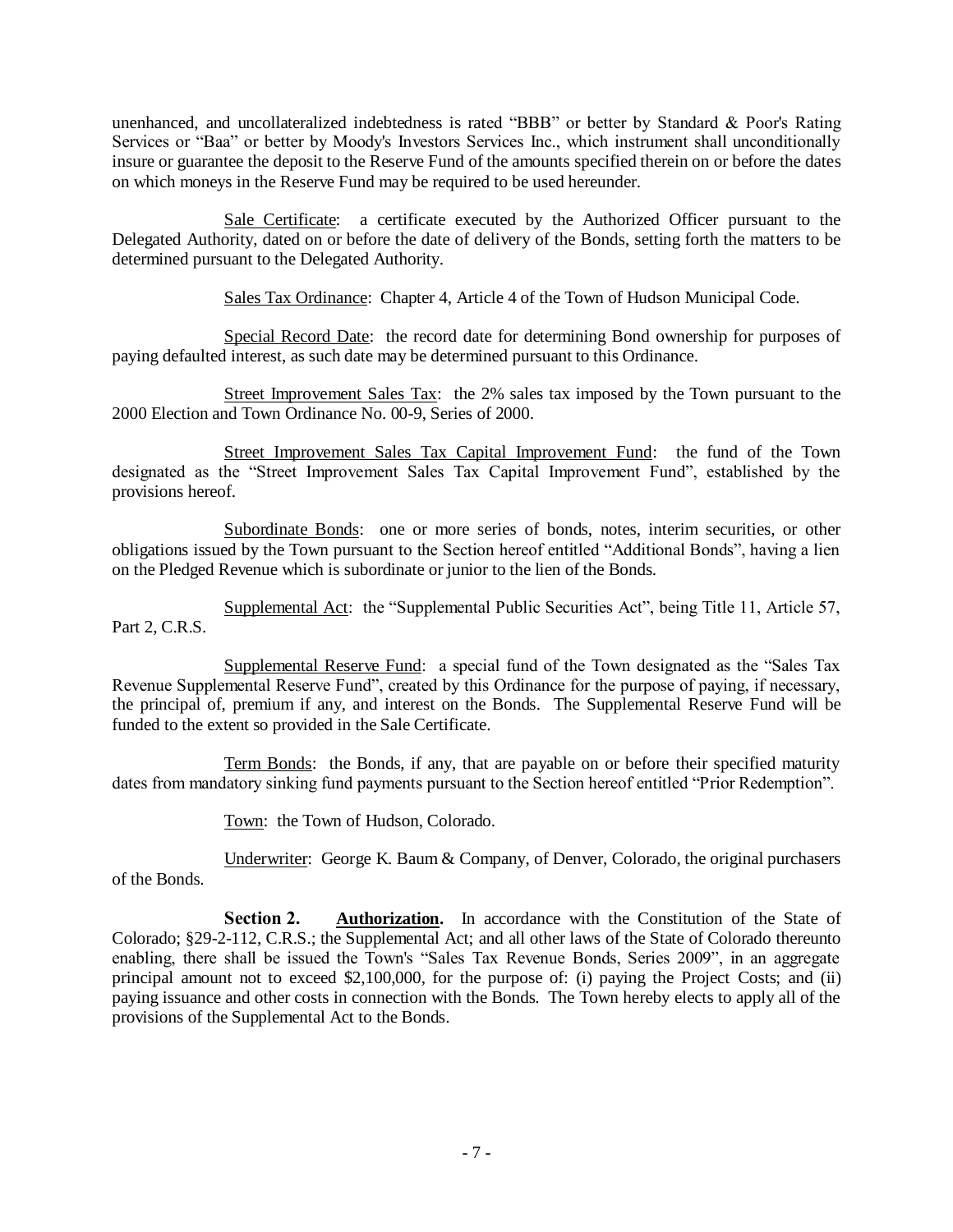## **Section 3. Delegated Authority and Parameters.**

(a) Pursuant to §11-57-205, C.R.S., of the Supplemental Act the Board hereby delegates to an Authorized Officer the authority to sign the Bond Purchase Agreement, and to make the following determinations, as well as any other determinations authorized by §11-57-205, C.R.S., with respect to the Bonds, subject to the parameters and restrictions set forth in this Section (the "Delegated Authority"):

- (i) the rate or rates of interest on the Bonds;
- (ii) the conditions on which and the prices at which the Bonds may be redeemed before maturity;
- (iii) the existence and amount of any capitalized interest or reserve funds;
- (iv) the price at which the Bonds shall be sold;
- (v) the principal amount and denominations of the Bonds;
- (vi) the amount of principal maturing in any particular year;
- (vii) the dates on which principal of and interest on the Bonds will be paid; and
- (viii) whether the Bonds will be secured by a Policy, and the terms of any agreement for reimbursement of the Bond Insurer, if any.
- (b) The foregoing is subject to the following restrictions and parameters:
	- (i) the interest rate on the Bonds shall be such that the Bonds bear interest at a net effective interest rate which does not exceed 6.75% per annum;
	- (ii) the total repayment cost of the Bonds shall not exceed the total repayment cost limitation of the 2008 Election properly allocable to the Bonds;
	- (iii) the maximum annual repayment cost of the Bonds shall not exceed the maximum annual repayment cost limitation of the 2008 Election properly allocable to the Bonds;
	- (iv) the sale price of the Bonds shall be an amount not less than 95% of the aggregate principal amount of the Bonds;
	- (v) the first optional redemption date on the Bonds shall not be later than December 1, 2019;
	- (vi) the optional redemption price shall not exceed 100%;
	- (vii) the Bonds shall mature not later than December 1, 2037; and
	- (viii) the principal amount of the Bonds shall not exceed \$2,100,000.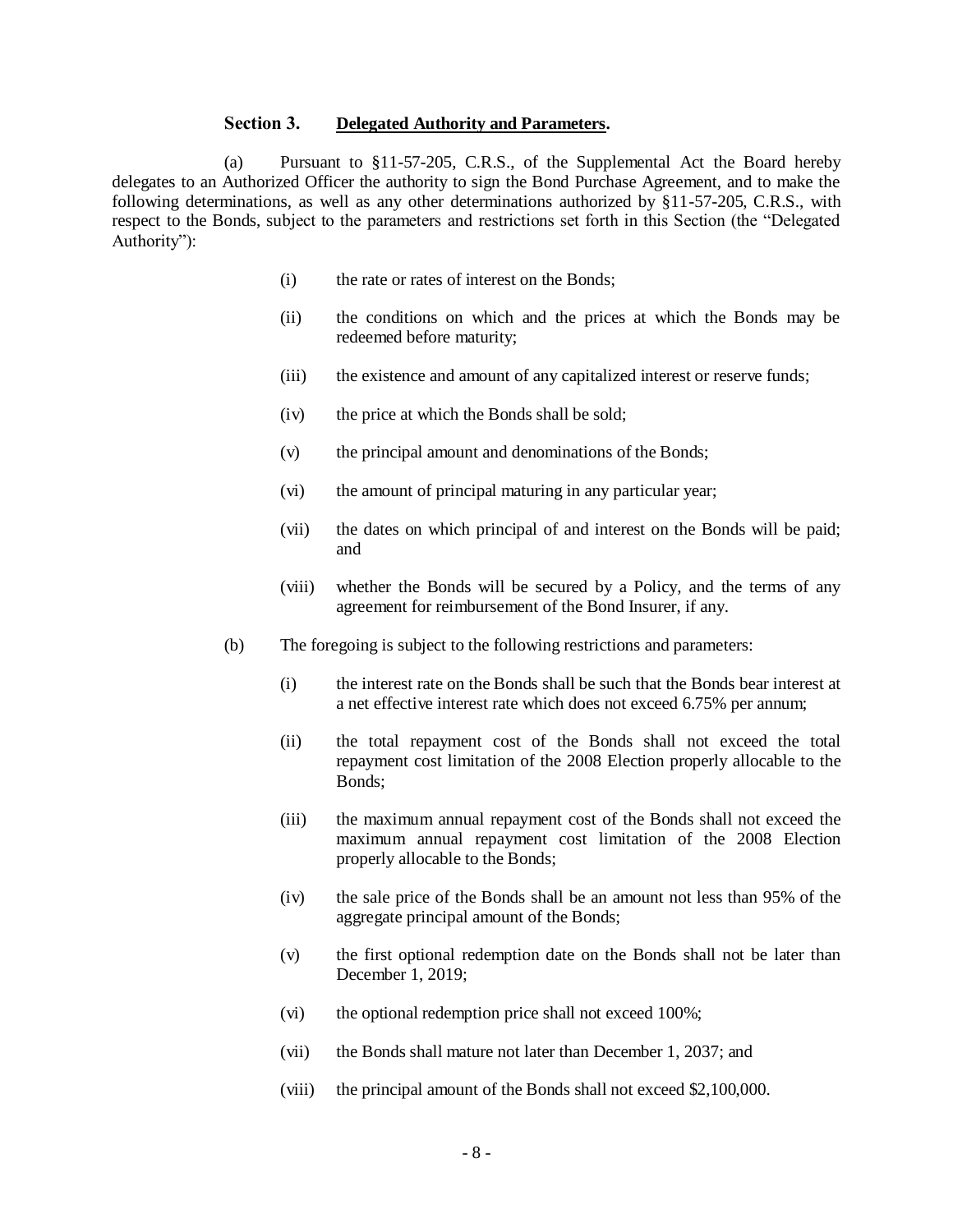**Section 4. Special Obligations.** All of the Bonds, together with the interest thereon and any premium due in connection therewith, shall be payable only out of: (i) the Debt Service Fund, into which the Town covenants to deposit the Pledged Revenue in amounts sufficient to pay when due the principal of, premium if any, and interest on the Bonds; or (ii) if necessary, the Reserve Fund and the Supplemental Reserve Fund. The Bonds shall constitute an irrevocable lien upon the Pledged Revenue, but not necessarily an exclusive such lien, and the Pledged Revenue is hereby pledged to the payment of the Bonds. The Owners may not look to any general or other fund of the Town for the payment of the principal of, premium if any, and interest on the Bonds, except the funds and accounts pledged thereto by this Ordinance, and the Bonds shall not constitute a debt or an indebtedness of the Town within the meaning of any constitutional or statutory provision or limitation; nor shall they be considered or held to be general obligations of the Town.

**Section 5. Bond Details**. The Bonds shall be dated as of the date of delivery of the Bonds to the Underwriter. The Bonds shall be issued only as fully registered Bonds without coupons in Authorized Denominations. Unless the Town shall otherwise direct, the registered Bonds shall be numbered separately from 1, with the number of each Bond preceded by "R-".

To the extent principal of any Bond is not paid when due, such principal shall remain outstanding until paid. If any Bond shall not be paid upon such presentation and surrender at or after maturity, it shall continue to draw interest at the same interest rate borne by said Bond until the principal thereof is paid in full; provided however, that notwithstanding anything herein to the contrary, the Town shall not be obligated to pay more than the amount permitted by law and its electoral authorization in repayment of the Bonds, including all payments of principal, premium if any, and interest, and all Bonds will be deemed defeased and no longer outstanding upon the payment by the Town of such amount.

**Section 6. Payment of Bonds; Paying Agent and Registrar.** The principal of and premium, if any, on the Bonds are payable in lawful money of the United States of America to the Owner of each Bond upon maturity or prior redemption and presentation at the principal office of the Paying Agent. The interest on any Bond is payable to the person in whose name such Bond is registered, at his address as it appears on the registration books maintained by or on behalf of the Town by the Registrar, at the close of business on the Record Date, irrespective of any transfer or exchange of such Bond subsequent to such Record Date and prior to such interest payment date; provided that any such interest not so timely paid or duly provided for shall cease to be payable to the person who is the Owner thereof at the close of business on the Record Date and shall be payable to the person who is the Owner thereof at the close of business on a Special Record Date for the payment of any such defaulted interest. Such Special Record Date and the date fixed for the payment of such defaulted interest shall be fixed by the Registrar whenever moneys become available for payment of the defaulted interest, and notice of the Special Record Date shall be given to the Owners of the Bonds not less than ten (10) days prior to the Special Record Date by first-class mail to each such Owner as shown on the registration books kept by the Registrar on a date selected by the Registrar. Such notice shall state the date of the Special Record Date and the date fixed for the payment of such defaulted interest.

Interest payments shall be paid by check or draft of the Paying Agent mailed on or before the interest payment date to the Owners. The Paying Agent may make payments of interest on any Bond by such alternative means as may be mutually agreed to between the Owner of such Bond and the Paying Agent; provided that the Town shall not be required to make funds available to the Paying Agent prior to the dates on which such interest would otherwise be payable hereunder, nor to incur any expenses in connection with such alternative means of payment.

The principal of, premium if any, and interest on the Bonds shall be paid in accordance with the terms of the Registrar and Paying Agent Agreement and the Letter of Representations.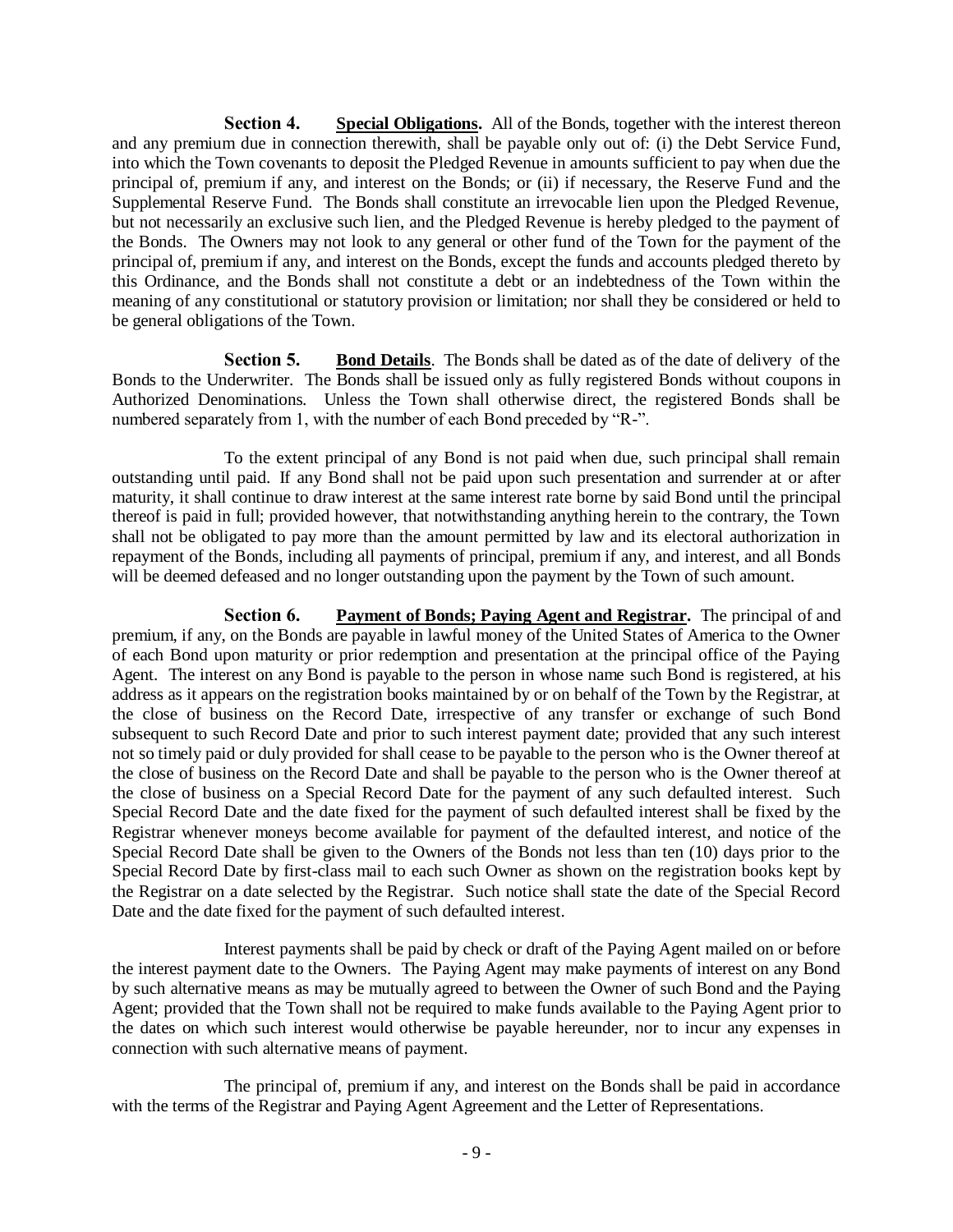# **Section 7. Prior Redemption.**

(a) The Bonds designated in the Sale Certificate will be subject to redemption at the option of the Town from any legally available funds on the dates set forth in the Sale Certificate in whole, or in part from any maturities, in any order of maturity and by lot within a maturity from Bonds of the same maturity and interest rate, in such manner as the Town may determine (giving proportionate weight to Bonds in denominations larger than \$5,000), at the price set forth in the Sale Certificate, subject to the parameters and restrictions of this Ordinance.

(b) The Term Bonds, if any, shall be subject to mandatory sinking fund redemption at the times, in the amounts and at the prices provided in the Sale Certificate. On or before the thirtieth day prior to each such sinking fund payment date, the Registrar shall proceed to call the Term Bonds (or any Term Bond or Term Bonds issued to replace such Term Bonds) for redemption from the sinking fund on the next sinking fund redemption date, and give notice of such call without other instruction or notice from the Town.

At its option, to be exercised on or before the sixtieth day next preceding each such sinking fund redemption date, the Town may (a) deliver to the Registrar for cancellation Term Bonds subject to mandatory sinking fund redemption on such date in an aggregate principal amount desired or (b) receive a credit in respect of its sinking fund redemption obligation for any Term Bonds of the maturity subject to mandatory sinking fund redemption on such date, which prior to said date have been redeemed (otherwise than through the operation of the sinking fund) and canceled by the Registrar and not theretofore applied as a credit against any sinking fund redemption obligation. Each Term Bond so delivered or previously redeemed will be credited by the Registrar at the principal amount thereof on the obligation of the Town on such sinking fund redemption date and the principal amount of Term Bonds to be redeemed by operation of such sinking fund on such date will be accordingly reduced. The Town will on or before the sixtieth day next preceding each sinking fund redemption date furnish the Registrar with its certificate indicating whether or not and to what extent the provisions of (a) and (b) of the preceding sentence are to be availed with respect to such sinking fund payment. Failure of the Town to deliver such certificate shall not affect the Registrar's duty to give notice of sinking fund redemption as provided in this paragraph B.

(c) In the case of Bonds of a denomination larger than \$5,000, a portion of such Bond (\$5,000 or any integral multiple thereof) may be redeemed, in which case the Registrar shall, without charge to the Owner of such Bond, authenticate and issue a replacement Bond or Bonds for the unredeemed portion thereof.

(d) Notice of optional redemption by the Town shall be given by the Paying Agent in the name of the Town by sending a copy of such notice by first-class, postage prepaid mail, not more than 60 days and not less than 30 days prior to the redemption date to the Underwriter and to each Owner of any Bond all or a portion of which is called for redemption at his address as it last appears on the registration books kept by the Registrar. Failure to give such notice by mailing to the Owner of any Bond or to the Underwriter, or any defect therein, shall not affect the validity of the proceedings for the redemption of any Bonds.

All official notices of redemption shall be dated and shall state:

- (1) CUSIP numbers of Bonds to be redeemed;
- (2) the redemption date;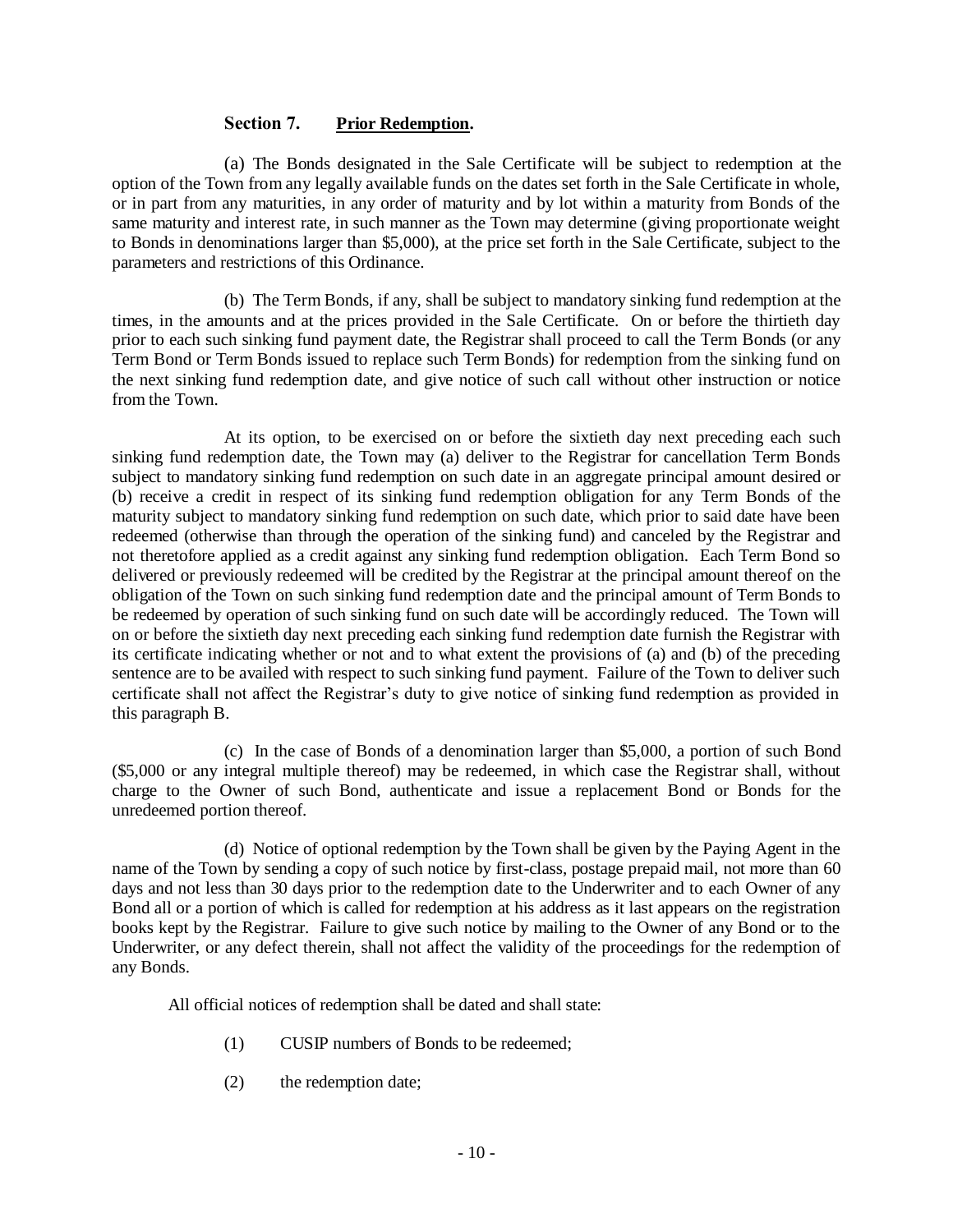(3) the redemption price;

(4) if less than all outstanding Bonds are to be redeemed, the identification (and, in the case of partial redemption, the respective principal amounts) of the Bonds to be redeemed;

5) that on the redemption date the redemption price will become due and payable upon each such Bond or portion thereof called for redemption, and that interest thereon shall cease to accrue from and after said date; and

(6) the place where such Bonds are to be surrendered for payment of the redemption price, which place of payment shall be the Principal Office or such other office as shall be designated by the Paying Agent.

Prior to any redemption date, the Town shall deposit with the Paying Agent an amount of money sufficient to pay the redemption price of all the Bonds or portions of Bonds which are to be redeemed on that date.

Such notice shall be published by the Town Clerk in a newspaper customarily used by the Town for legal notices at least thirty days prior to the date on which the Bonds are to be refunded pursuant to Section 31-21-213, C.R.S.

Official notice of redemption having been given as aforesaid, the Bonds or portions of Bonds so to be redeemed shall, on the redemption date, become due and payable at the redemption price therein specified, and from and after such date (unless the Town shall default in the payment of the redemption price) such Bonds or portions of Bonds shall cease to bear interest. Upon surrender of such Bonds for redemption in accordance with said notice, such Bonds shall be paid by the Paying Agent at the redemption price. Installments of interest due on or prior to the redemption date shall be payable as herein provided for payment of interest. Upon surrender for partial redemption of any Bond, there shall be prepared for the Owner a new Bond or Bonds of the same maturity and interest rate in the amount of the unpaid principal. All Bonds which have been redeemed shall be canceled and destroyed by the Registrar and shall not be reissued.

In addition to the foregoing notice, further notice may be given by the Paying Agent in order to comply with the requirements of any registered depository holding the Bonds but no defect in said further notice nor any failure to give all or any portion of such further notice shall in any manner defeat the effectiveness of a call for redemption if notice thereof is given as above prescribed.

Notwithstanding the provisions of this section, any notice of redemption may contain a statement that the redemption is conditioned upon the receipt by the Paying Agent of funds on or before the date fixed for redemption sufficient to pay the redemption price of the Bonds so called for redemption, and that if such funds are not available, such redemption shall be canceled by written notice to the owners of the Bonds called for redemption in the same manner as the original redemption notice was mailed.

**Section 8. Book-Entry System**. The Bonds shall be initially issued in the form of single, certificated, fully registered Bonds for each maturity. Upon initial issuance, the ownership of each such Bond shall be registered in the registration books kept by the Registrar in the name of Cede.

With respect to Bonds registered in the name of Cede or held by a Depository, the Town, the Registrar, and the Paying Agent shall have no responsibility or obligation to any Participant or Beneficial Owner including, without limitation, any responsibility or obligation with respect to: (i) the accuracy of the records of the Depository or any Participant concerning any ownership interest in the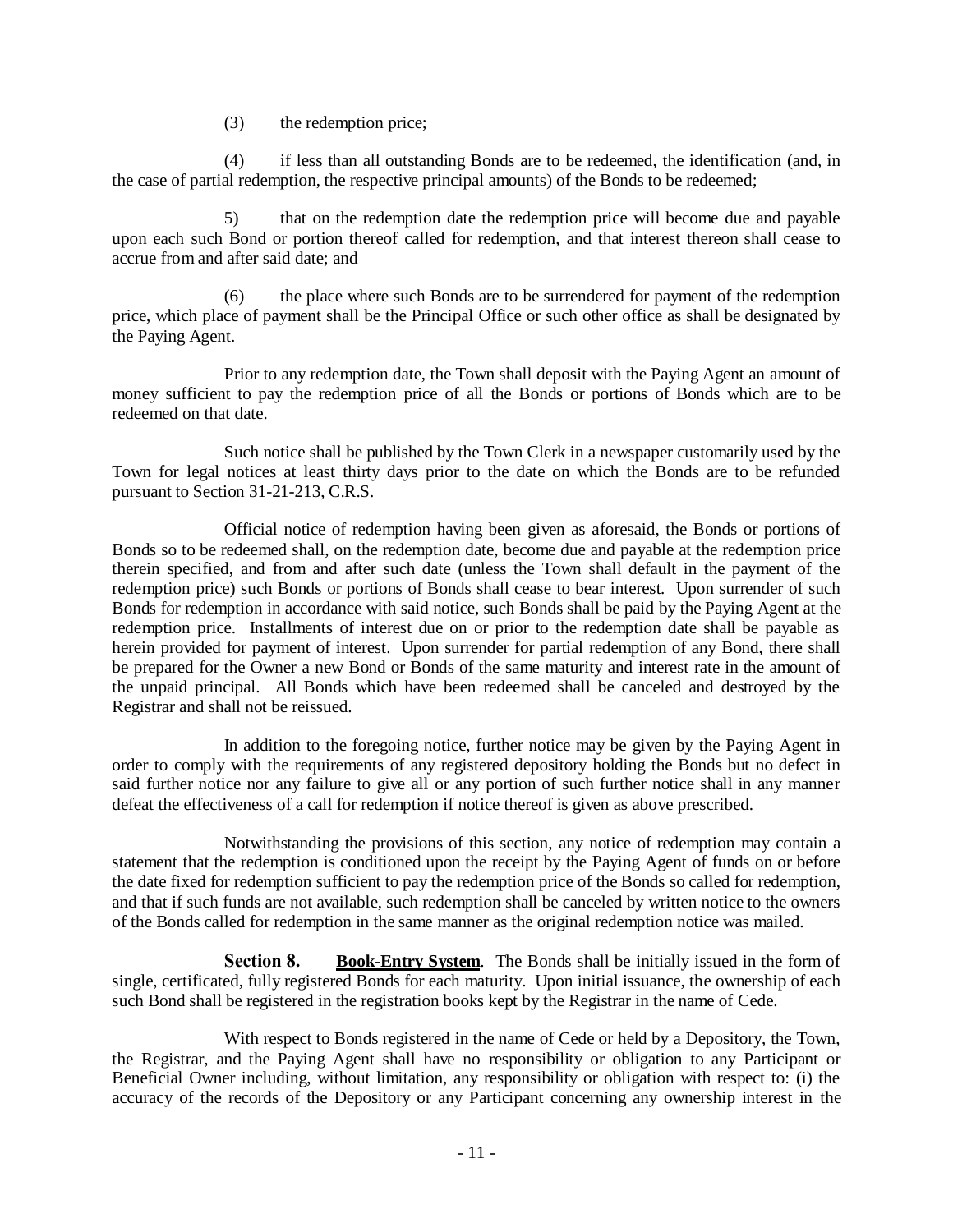Bonds; (ii) the delivery to any Participant, Beneficial Owner, or person other than the Owner, of any notice concerning the Bonds, including notice of redemption; (iii) the payment to any Participant, Beneficial Owner, or person other than the Owner, of the principal of and interest on or in connection with the Bonds. The Town, the Registrar, and the Paying Agent may treat the Owner of any Bond as the absolute owner of such Bond for the purpose of payment of the principal of, premium if any, and interest with respect to such Bond, for purposes of giving notices of redemption and other matters with respect to such Bond, and for all other purposes whatsoever. The Paying Agent shall pay all principal of, premium if any, and interest on or in connection with the Bonds only to or upon the order of the Owners, or their respective attorneys duly authorized in writing, and all such payments shall be valid and effective to fully satisfy and discharge the Town's obligations with respect to the payment of the same. No person, other than an Owner, shall receive a certificated Bond evidencing the obligations of the Town pursuant to this Ordinance.

DTC may determine to discontinue providing its service as Depository with respect to the Bonds at any time by giving notice to the Town and discharging its responsibilities with respect thereto under applicable law. Upon the termination of the services of DTC, a substitute Depository which is willing and able to undertake the system of book-entry transfers upon reasonable and customary terms may be engaged by the Town or, if the Board determines in its sole and absolute discretion that it is in the best interests of the Beneficial Owners or the Town that the Beneficial Owners be able to obtain certificated Bonds, the Bonds shall no longer be restricted to being registered in the name of Cede or other nominee of a Depository but shall be registered in whatever name or names the Beneficial Owners shall designate at that time, and fully registered Bond certificates shall be delivered to the Beneficial Owners.

**Section 9. Form and Execution of Bonds.** The Bonds shall be signed with the facsimile or manual signature of the Mayor of the Town, sealed with a facsimile or manual impression of the seal of the Town, and attested by the facsimile or manual signature of the Town Clerk. Should any officer whose facsimile or manual signature appears on the Bonds cease to be such officer before delivery of the Bonds to a purchaser, such facsimile or manual signature shall nevertheless be valid and sufficient for all purposes.

The Bonds may contain a legend regarding any Policy, in the form provided by the Bond Insurer.

The Bonds shall be in substantially the following form: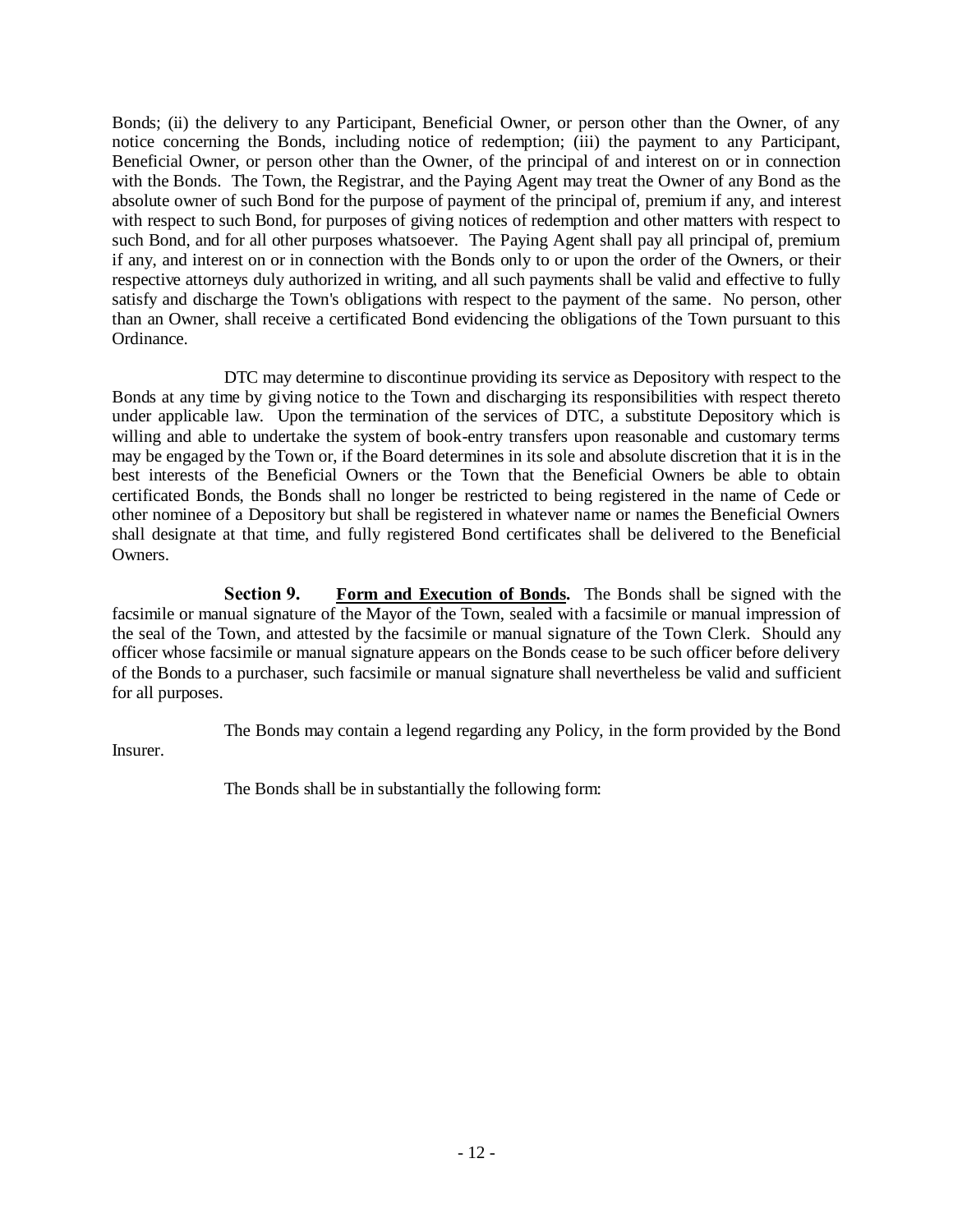## *[Form of Bond]*

Unless this certificate is presented by an authorized representative of The Depository Trust Company, a New York corporation ("DTC"), to the issuer or its agent for registration of transfer, exchange, or payment, and any certificate issued is registered in the name of Cede & Co. or in such other name as is requested by an authorized representative of DTC (and any payment is made to Cede & Co. or to such other entity as is requested by an authorized representative of DTC), ANY TRANSFER, PLEDGE, OR OTHER USE HEREOF FOR VALUE OR OTHERWISE BY OR TO ANY PERSON IS WRONGFUL inasmuch as the registered owner hereof, Cede  $& Co.,$  has an interest herein.

No. R- $\overline{\phantom{a}}$ 

# **UNITED STATES OF AMERICA STATE OF COLORADO COUNTY OF WELD**

#### **TOWN OF HUDSON**

#### **SALES TAX REVENUE BOND, SERIES 2009**

## **INTEREST RATE MATURITY DATE DATED DATE CUSIP**

### **REGISTERED OWNER:**

#### **PRINCIPAL AMOUNT:**

The Town of Hudson, in the County of Weld and State of Colorado (the "Town"), for value received, promises to pay to the registered owner specified above, or registered assigns, solely from the special funds provided therefor, the principal amount specified above, on the maturity date specified above (unless called for earlier redemption), and to pay from said sources interest thereon on \_\_\_\_\_\_\_ 1 and \_\_\_\_\_\_\_\_ 1 of each year, commencing on \_\_\_\_\_\_\_\_\_\_ 1, 200\_, at the interest rate per annum specified above, until the principal sum is paid or payment has been provided therefor. This bond will bear interest from the most recent interest payment date to which interest has been paid or provided for, or, if no interest has been paid, from the date of this bond. This bond is one of an authorized series of bonds (the "Bonds") issued pursuant to an ordinance of the Board of Trustees of the Town adopted on March 18, 2009 (the "Bond Ordinance"). This bond bears interest, matures, is payable, is subject to redemption prior to maturity, and is transferable as provided in the Bond Ordinance. To the extent not defined herein, terms used in this bond shall have the same meanings as set forth in the Bond Ordinance.

The principal of this bond is payable upon presentation and surrender hereof at the principal office of the Paying Agent. Interest on this bond will be paid on or before each interest payment date (or, if such interest payment date is not a Business Day, on or before the next succeeding Business Day), by check or draft mailed to the person in whose name this bond is registered in the registration records of the Town maintained by the Registrar at its principal office and at the address appearing thereon at the close of business on the Record Date.

The Bonds are subject optional redemption and mandatory sinking fund redemption as provided in the Bond Ordinance and Sale Certificate.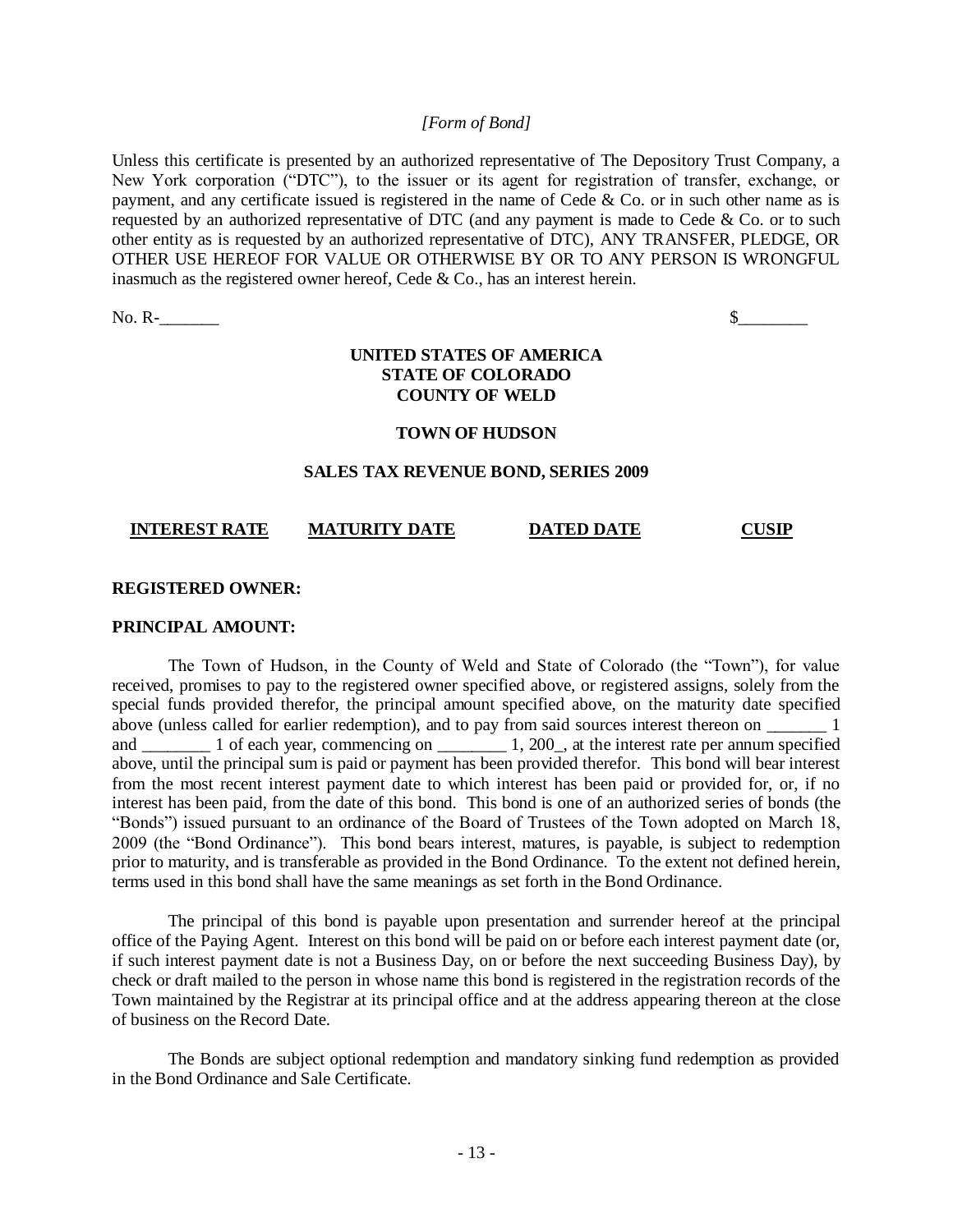The Bonds are all of like date, tenor, and effect except as to number, principal amount, interest rate, and date of maturity and are issued by the Board of Trustees of the Town for the purpose of financing the Refunding Project under the authority of and in full conformity with the constitution and laws of the State of Colorado and Sections 29-2-111 and 29-2-112, C.R.S., and pursuant to the duly adopted Bond Ordinance. The Bonds are also issued pursuant to Title 11, Article 57, Part 2, C.R.S. (the "Supplemental Act"). Pursuant to Section 11-57-210 of the Supplemental Act, this recital shall be conclusive evidence of the validity and the regularity of the issuance of the Bonds after their delivery for value.

The principal of and interest on this bond are payable only from the Pledged Revenue and amounts in the Debt Service Fund, the Reserve Fund and the Supplemental Reserve Fund, all as more particularly set forth in the Bond Ordinance. This bond constitutes an irrevocable first lien (but not necessarily an exclusively first lien) on the Pledged Revenue and the Debt Service Fund, the Reserve Fund and the Supplemental Reserve Fund.

The Bonds do not constitute a debt or an indebtedness of the Town within the meaning of any applicable constitutional or statutory provision or limitation, shall not be considered or held to be a general obligation of the Town, and are payable from, and constitute a pledge of and an irrevocable lien (but not an exclusive lien) on the Pledged Revenue and the Debt Service Fund, the Reserve Fund and the Supplemental Reserve Fund as provided in the Bond Ordinance, subject to certain exceptions and exclusions as provided in the Bond Ordinance.

Reference is made to the Bond Ordinance for the provisions, among others, with respect to the custody and application of the proceeds of the Bonds, the receipt and disposition of the Pledged Revenue, the nature and extent of the security, the terms and conditions under which Parity Bonds payable from the Pledged Revenue may be issued, the rights, duties and obligations of the Town, the rights of the Owners of the Bonds, the events of default and remedies, the circumstances under which any Bond is no longer outstanding, the ability to amend the Bond Ordinance; and by the acceptance of this bond the Owner hereof assents to all provisions of the Bond Ordinance. The principal of and the interest on this bond shall be paid, and this bond is transferable, free from and without regard to any equities between the Town and the original or any intermediate Owner hereof or any setoffs or cross-claims.

It is further certified and recited that all the requirements of law have been fully complied with by the proper Town officers in the issuance of this bond.

This bond shall not be valid or obligatory for any purpose until the Registrar shall have manually signed the certificate of authentication herein.

[Remainder of this page left intentionally blank]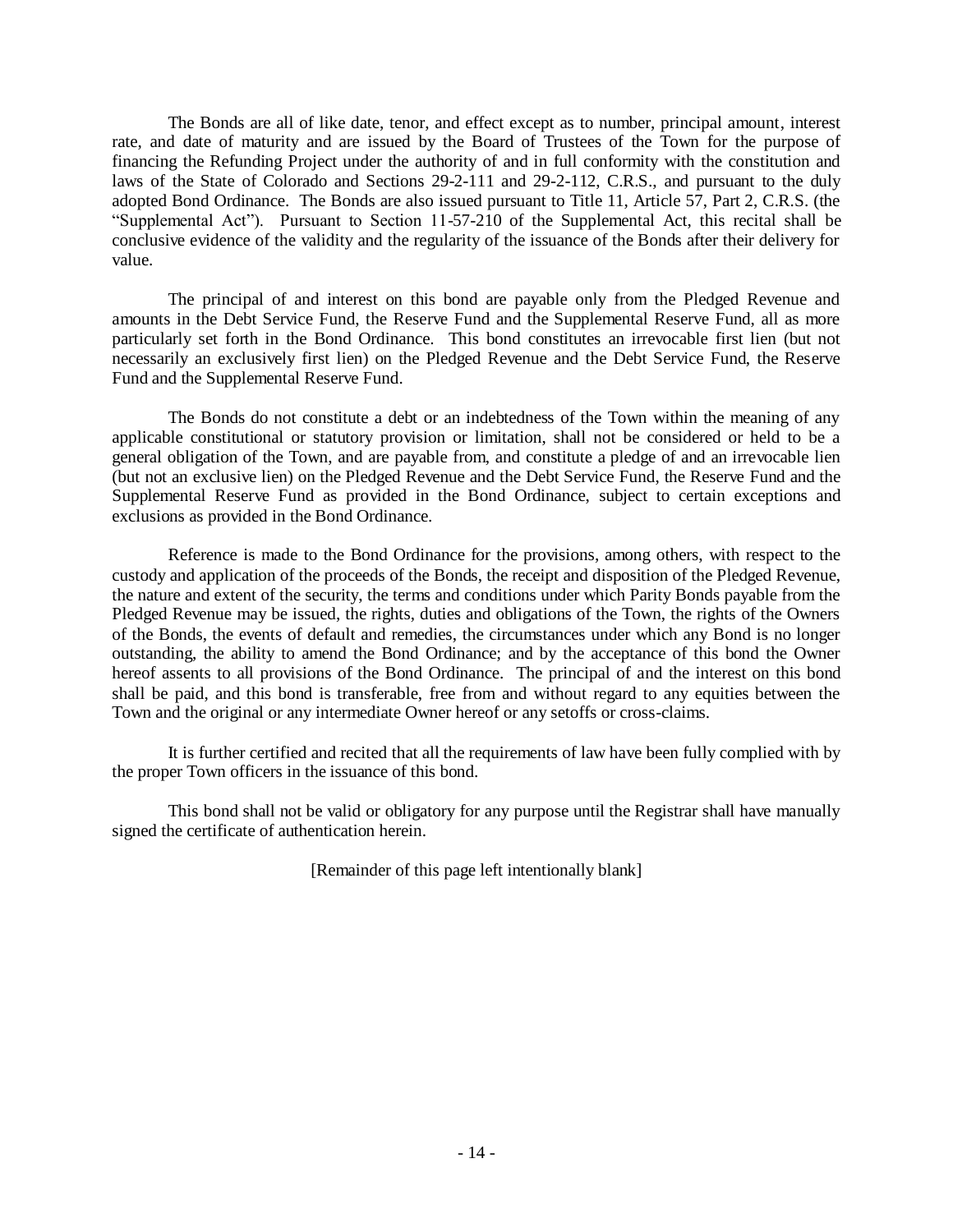IN TESTIMONY WHEREOF, the Board of Trustees of the Town of Hudson, Colorado has caused this bond to be signed and executed in its name with a manual or facsimile signature of the Mayor of the Town, and to be signed, executed and attested with a manual or facsimile signature of the Town Clerk, with a manual or facsimile impression of the seal of the Town affixed hereto, all as of the date specified above.

## (S E A L) **TOWN OF HUDSON, COLORADO**

Mayor

By: \_\_\_\_\_\_\_\_\_\_\_\_\_\_\_\_\_\_\_\_\_\_\_\_\_\_\_\_\_\_\_\_\_

ATTESTED:

 $\text{By:}\_$ 

Town Clerk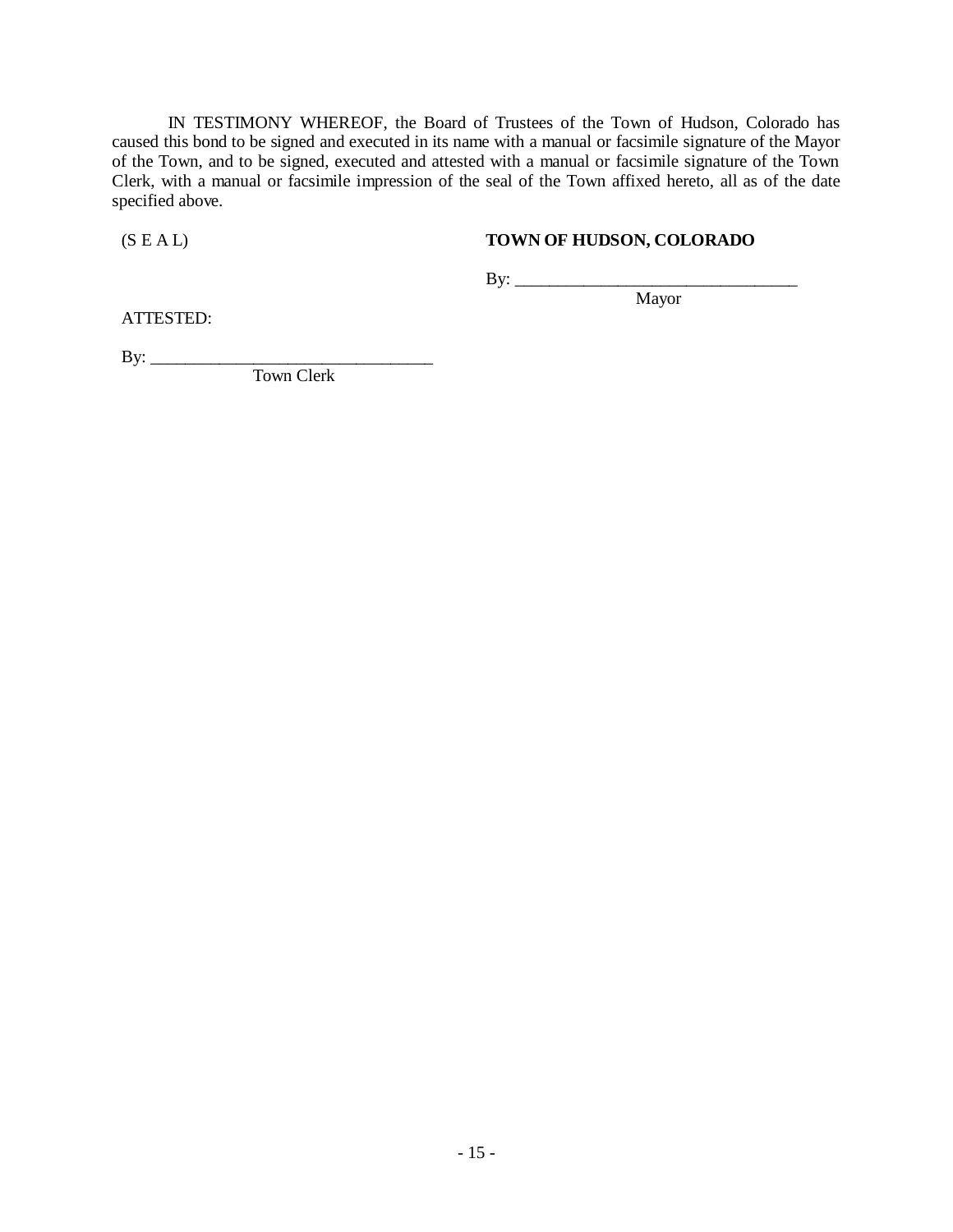# *[Form of Registrar's Certificate of Authentication for Bonds]*

# **CERTIFICATE OF AUTHENTICATION**

This Bond is one of the Bonds of the issue described in the within mentioned Bond Ordinance.

Date of Registration and Authentication: **UMB BANK, N.A.**

Denver, Colorado as Registrar

Authorized Signatory

*[Bond Insurer's Legend, if any]*

\_\_\_\_\_\_\_\_\_\_\_\_\_\_\_\_\_\_\_\_\_\_\_\_\_\_\_ \_\_\_\_\_\_\_\_\_\_\_\_\_\_\_\_\_\_\_\_\_\_\_\_\_\_\_\_\_\_\_\_\_\_\_\_\_\_\_\_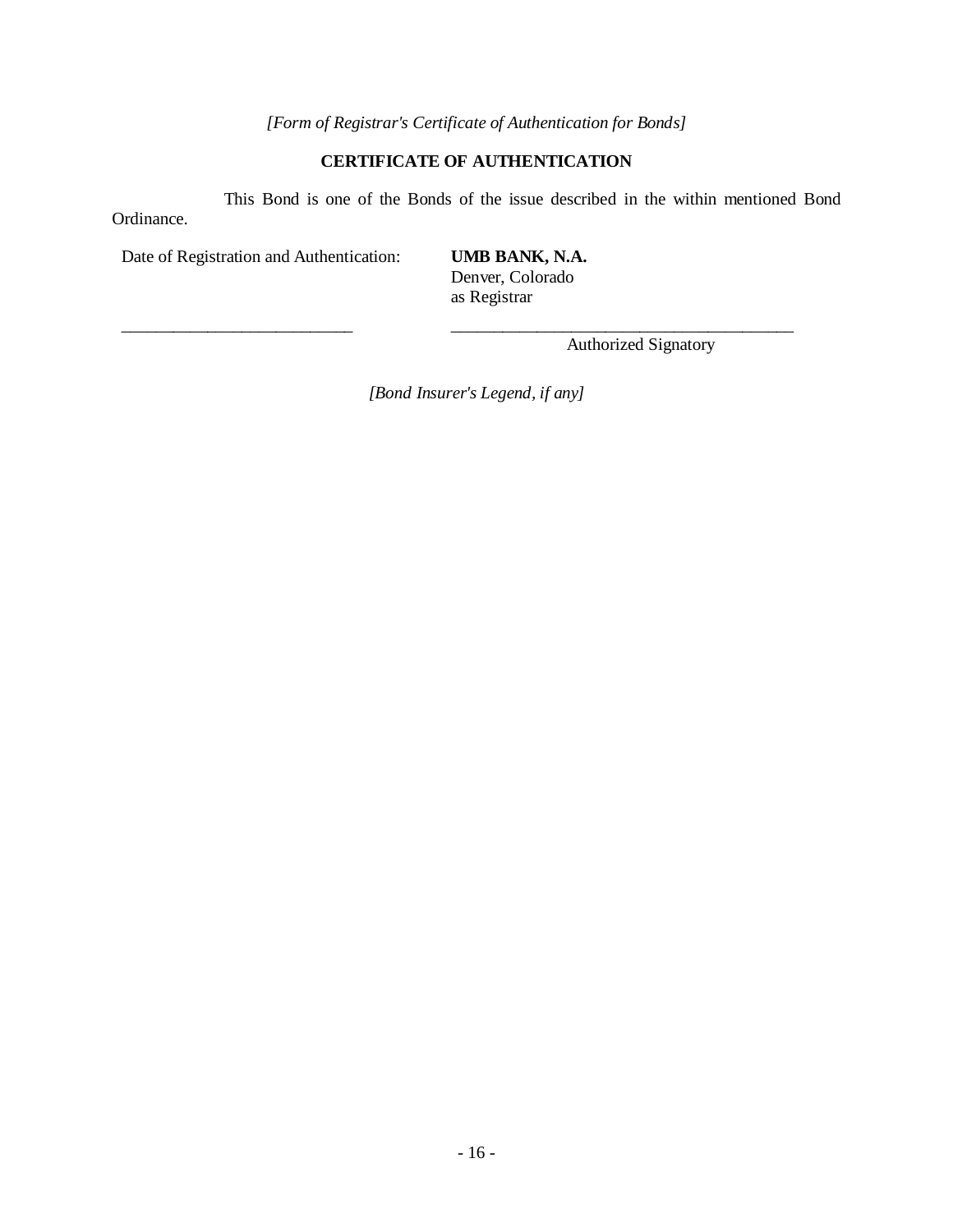*[Form of Transfer for Bonds]*

## **ASSIGNMENT**

FOR VALUE RECEIVED, the undersigned sells, assigns, and transfers unto

## SOCIAL SECURITY OR FEDERAL EMPLOYER IDENTIFICATION NUMBER OF ASSIGNEE

\_\_\_\_\_\_\_\_\_\_\_\_\_\_\_\_\_\_\_\_\_\_\_\_\_\_\_\_\_\_\_\_\_\_\_\_

(Name and Address of Assignee)

the within Bond and does hereby irrevocably constitute and appoint attorney, to transfer said Bond on the books kept for registration thereof with full power of substitution in the premises.

Dated:

Signature of Registered Owner:

NOTICE: The signature to this assignment must correspond with the name of the registered owner as it appears upon the face of the within Bond in every particular, without alteration or enlargement or any change whatever.

\_\_\_\_\_\_\_\_\_\_\_\_\_\_\_\_\_\_\_\_\_\_\_\_\_\_\_\_\_\_\_\_\_\_\_\_\_\_\_

\_\_\_\_\_\_\_\_\_\_\_\_\_\_\_\_\_\_\_\_\_\_\_\_\_\_\_\_\_\_\_\_\_\_\_\_\_\_\_

Signature guaranteed:

(Bank, Trust Company, or Firm)

*[end of form of Bond]*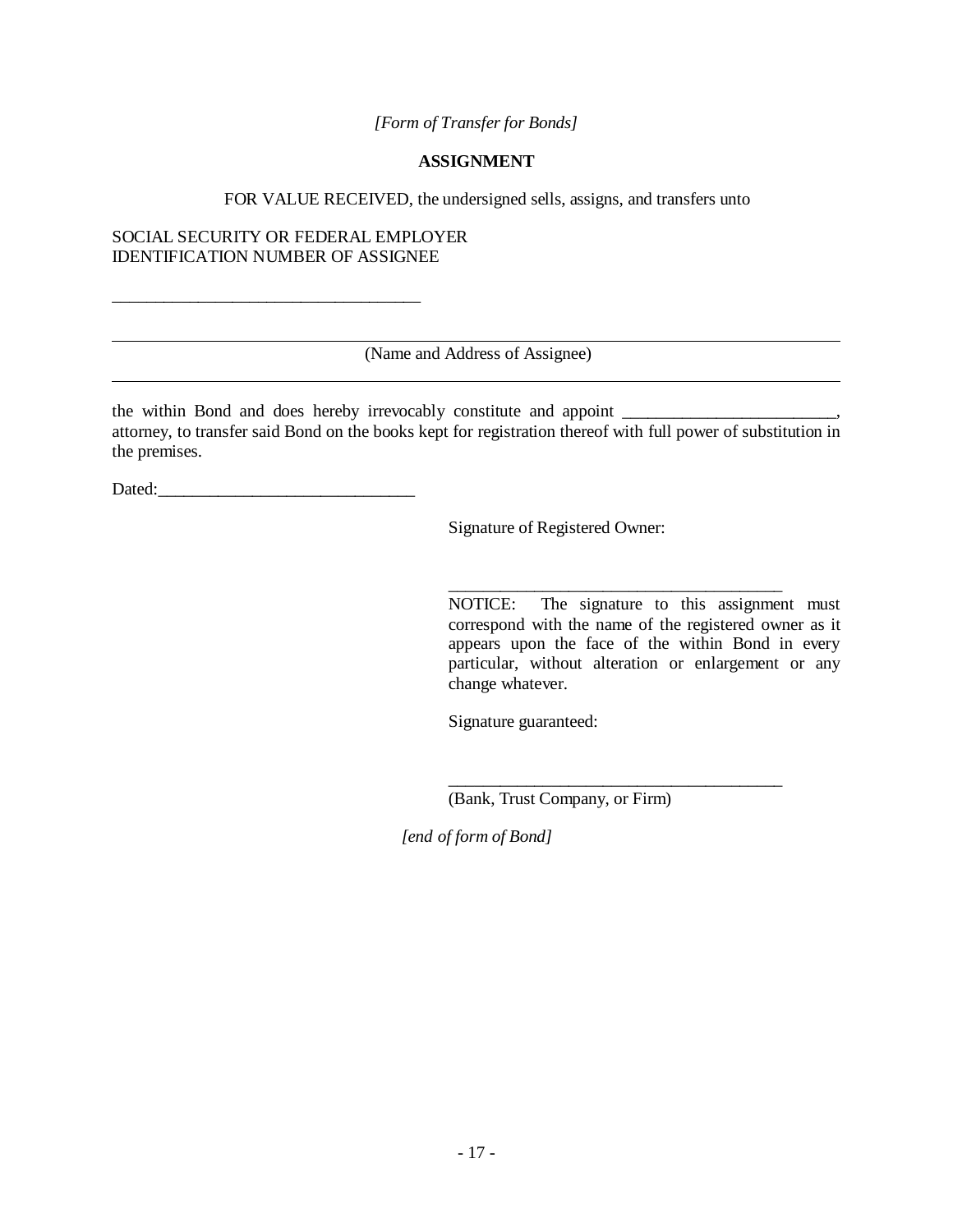**Section 10. Authentication.** No Bond shall be valid or obligatory for any purpose or be entitled to any security or benefit under this Ordinance unless and until a certificate of authentication on such Bond substantially in the form herein set forth shall have been duly executed by the Registrar, and such executed certificate of the Registrar upon any such Bond shall be conclusive evidence that such Bond has been authenticated and delivered under this Ordinance. The Registrar's certificate of authentication on any Bond shall be deemed to have been executed by it if signed by an authorized officer or signatory of the Registrar, but it shall not be necessary that the same officer or signatory sign the certificate of authentication on all of the Bonds issued hereunder.

**Section 11. Delivery of Bonds.** Upon the adoption of this Ordinance, the Town shall execute the Bonds and deliver them to the Registrar, and the Registrar shall authenticate the Bonds and deliver them to the purchasers thereof or to a Depository, as directed by the Town, and in accordance with the Bond Purchase Agreement.

**Section 12. Registration, Exchange, and Transfer of Bonds; Persons Treated as Owners.** The Registrar shall maintain the books of the Town for the registration of ownership of each Bond as provided in this Ordinance. Bonds may be exchanged at the principal office of the Registrar for a like aggregate principal amount of Bonds of the same maturity and interest rate of other Authorized Denominations. Bonds may be transferred upon the registration books upon delivery of the Bonds to the Registrar, accompanied by a written instrument or instruments of transfer in form and with guaranty of signature satisfactory to the Registrar, duly executed by the Owner of the Bonds to be transferred or his attorney-in-fact or legal representative, containing written instructions as to the details of the transfer of such Bonds, along with the social security number or federal employer identification number of such transferee. No transfer of any Bond shall be effective until entered on the registration books.

In all cases of the transfer of a Bond, the Registrar shall enter the transfer of ownership in the registration books and shall authenticate and deliver in the name of the transferee or transferees a new fully registered Bond or Bonds of Authorized Denominations of the same maturity and interest rate for the aggregate principal amount which the Owner is entitled to receive at the earliest practicable time. The Registrar may charge the owner of this Bond for every such transfer or exchange an amount sufficient to reimburse it for its reasonable fees and for any tax or other governmental charge required to be paid with respect to such transfer or exchange.

The Town and Registrar shall not be required to issue or transfer any Bonds: (a) during a period beginning at the close of business on the Record Date and ending at the opening of business on the first business day following the ensuing interest payment date, or (b) during the period beginning at the opening of business on a date forty-five (45) days prior to the date of any redemption of Bonds and ending at the opening of business on the first business day following the day on which the applicable notice of redemption is mailed. The Registrar shall not be required to transfer any Bonds selected or called for redemption, in whole or in part.

New Bonds delivered upon any transfer or exchange shall be valid obligations of the Town, evidencing the same obligation as the Bonds surrendered, shall be secured by this Ordinance, and shall be entitled to all of the security and benefits hereof to the same extent as the Bonds surrendered.

The Town, the Paying Agent, and the Registrar may deem and treat the Owner of any Bond as the absolute owner thereof for all purposes (whether or not such Bond shall be overdue), and any notice to the contrary shall not be binding upon the Town, the Paying Agent, or the Registrar.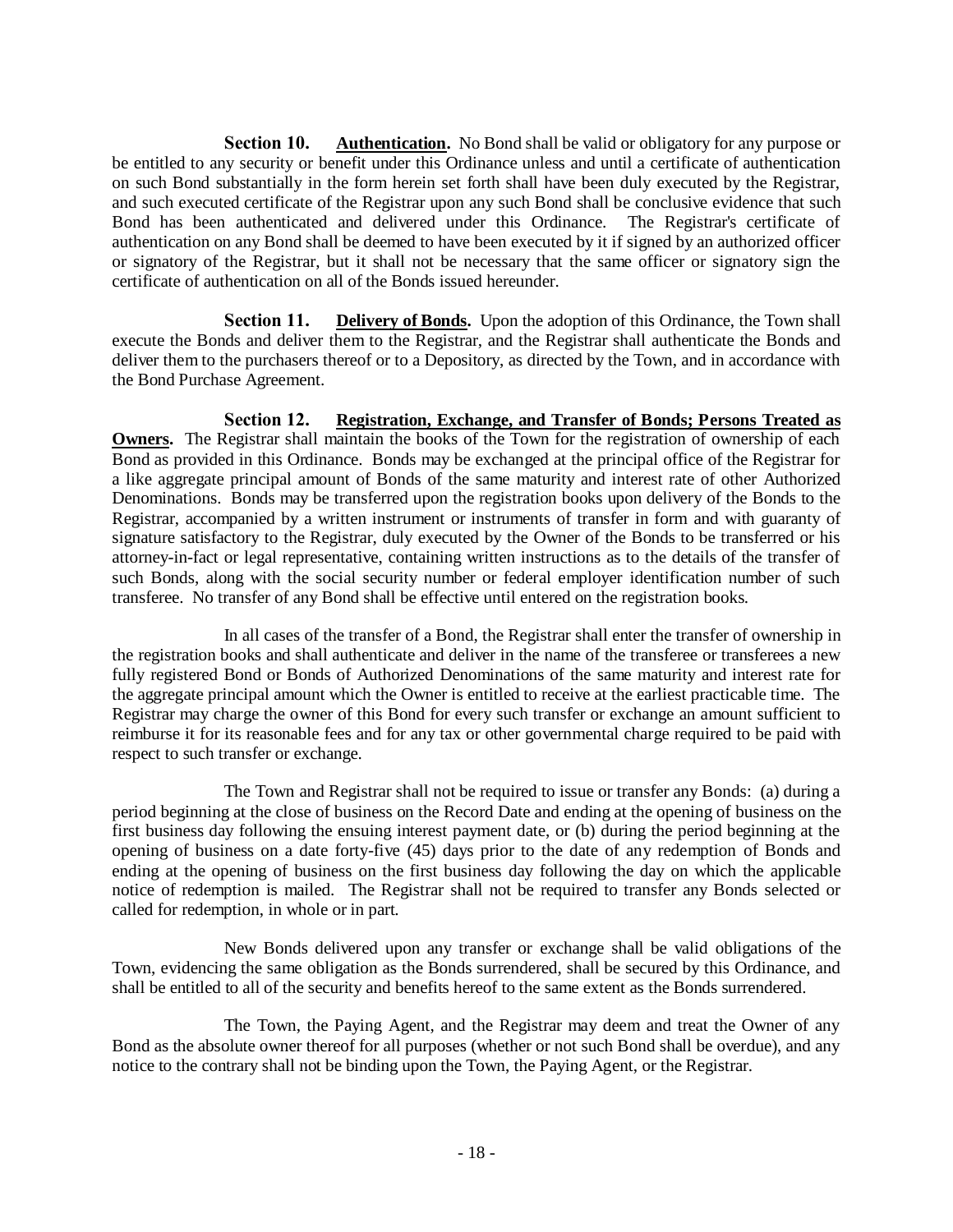**Section 13. Cancellation of Bonds.** Whenever any Bond shall be delivered to the Registrar for cancellation pursuant to this Ordinance and upon payment of the principal amount and interest represented thereby, or whenever any Bond shall be delivered to the Registrar for transfer or exchange pursuant to the provisions hereof, such Bond shall be cancelled by the Registrar and counterparts of a certificate of cancellation evidencing such cancellation shall be furnished by the Registrar to the Town.

**Section 14. Lost Bonds.** Any Bond that is lost, stolen, destroyed, or mutilated may be replaced by the Registrar in accordance with and subject to the limitations of applicable law. The applicant for any such replacement Bond shall post such security, pay such costs, and present such proof of ownership and loss as may be required by applicable law, or in the absence of specific requirements, as may be required by the Registrar.

**Section 15. Disposition and Investment of Proceeds; Tax Covenants.** The Bonds shall be issued and sold for the purposes aforesaid. Neither the Underwriter nor any subsequent Owners of the Bonds shall be responsible for the application or disposal by the Town or any of its officers of the funds derived from the sale thereof.

All or any portion of the Bond proceeds or amounts held to the credit of any fund or account created under this Ordinance may be temporarily invested or reinvested, pending such use, in securities or obligations which are lawful investments and which are Permitted Investments.

The Town covenants for the benefit of the Owners that it will not take any action or omit to take any action with respect to the Bonds, the proceeds of the Bonds, any other funds of the Town or the facilities financed or refinanced with the proceeds of the Bonds if such action or omission (i) would cause the interest on the Bonds to lose its exclusion from gross income for federal income tax purposes under Section 103 of the Tax Code, (ii) would cause the interest on the Bonds to lose its exclusion from alternative minimum taxable income for federal income tax purposes under Section 55(b)(2) of the Tax Code, or (iii) would cause interest on the Bonds to lose the exclusion from Colorado taxable income or Colorado alternative minimum taxable income under present Colorado law. The foregoing covenant shall remain in full force and effect notwithstanding the payment in full or defeasance of the Bonds until the date on which all obligations of the Town in fulfilling the above covenant under the Tax Code and State law have been met.

**Section 16. Creation of Fund and Accounts.** There are hereby created and established the following funds and accounts, which shall be maintained by the Town in accordance with the provisions of this Ordinance:

- (a) the Project Fund;
- (b) the Street Improvement Sales Tax Capital Improvement Fund;
- (c) the Debt Service Fund;
- (d) the Reserve Fund; and
- (e) the Supplemental Reserve Fund.

**Section 17. Initial Credits.** Immediately upon issuance of the Bonds and from the proceeds thereof, and after payment of the Underwriter's discount and the other costs of issuing the Bonds, the Town shall make the following credits: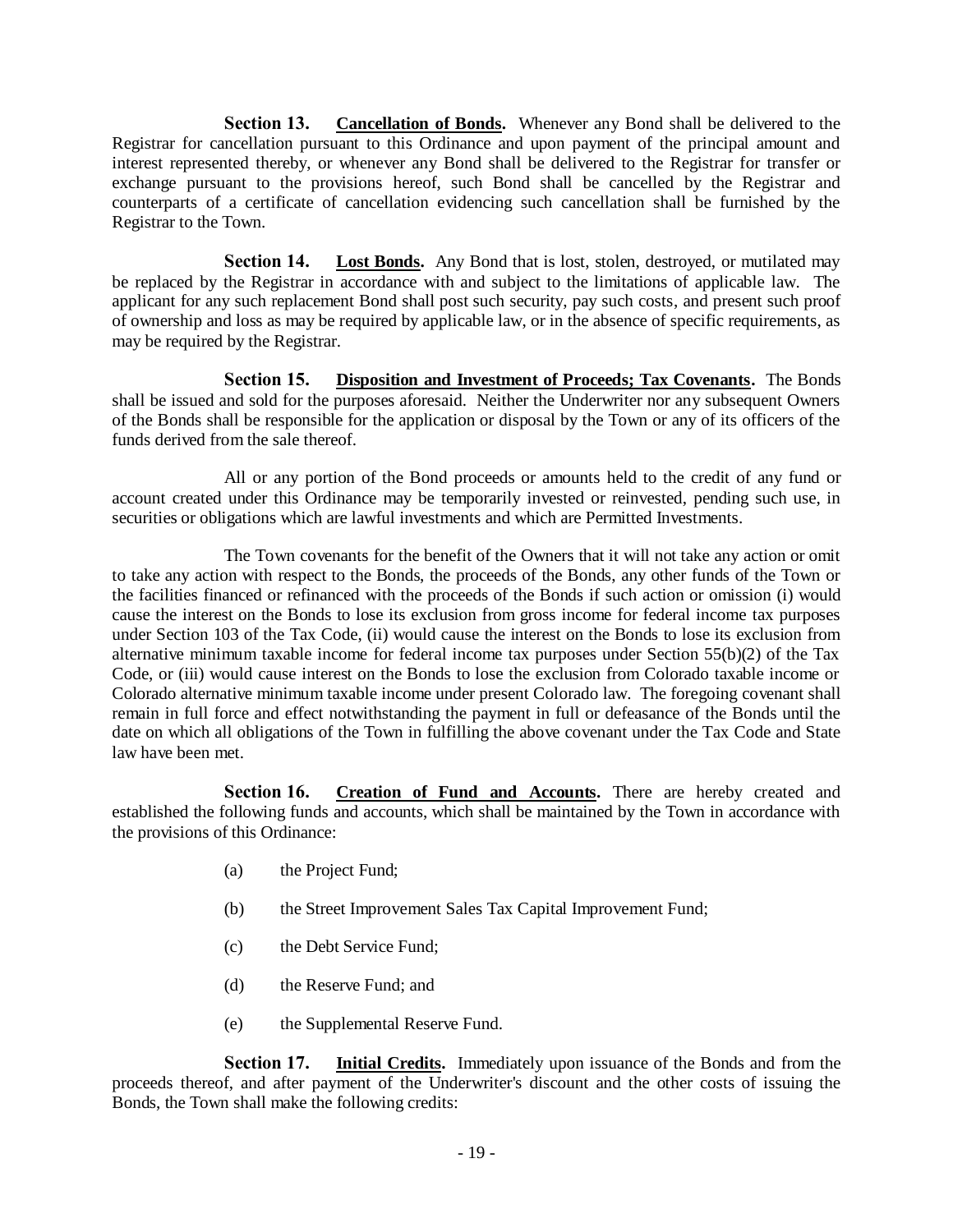(a) to the Debt Service Fund, such amount as may be set aside as capitalized interest, if any, as determined by the Sale Certificate;

(b) to the Reserve Fund, the amount of the Required Reserve, if any, as determined by the Sale Certificate; and

(c) to the Project Fund, the remaining proceeds of the Bonds.

Immediately upon issuance of the Bonds, the Town shall credit to the Supplemental Reserve Fund, from legally available moneys of the Town, the Required Supplemental Reserve, if any, if so determined by the Sale Certificate.

**Section 18. Project Fund.** All moneys credited to the Project Fund shall be applied solely to the payment of the Project Costs. Upon the determination of the Board that all Project Costs have been paid or are determinable, any balance remaining in the Project Fund (less any amounts necessary to pay Project Costs not then due and owing) shall be credited to the Debt Service Fund.

Moneys credited to the Project Fund may be invested or deposited in securities or obligations which are lawful investments and which are Permitted Investments. The investment of moneys credited to the Project Fund shall, however, be subject to the covenants and provisions of the Section hereof entitled "Disposition and Investment of Proceeds; Tax Covenants". Except to the extent otherwise required by such Section, interest income from the investment or reinvestment of moneys credited to the Project Fund shall remain in and become part of the Project Fund.

**Section 19. Street Improvement Sales Tax Capital Improvement Fund.** After the issuance of the Bonds, the Town shall credit to the Street Improvement Sales Tax Capital Improvement Fund all Pledged Revenue immediately upon receipt. The Town shall apply the Pledged Revenue in the following order of priority:

> FIRST: To the credit of the Debt Service Fund, the amounts required by the Section hereof entitled "Debt Service Fund". Such payments shall be made concurrently with credits required to be made to any similar account established for the payment of any series of Parity Bonds;

> SECOND: To the credit of the Reserve Fund, or to the payment of any amounts due in connection with any Reserve Fund Guaranty, or for both such purposes, the amounts required by the Section hereof entitled "Reserve Fund". Such payments shall be made concurrently with credits required to be made to any similar fund or similar guaranty established for the payment of any series of Parity Bonds;

> THIRD: To the credit of the Supplemental Reserve Fund, the amounts required by the Section hereof entitled "Supplemental Reserve Fund". Such payments shall be made concurrently with credits required to be made to any similar fund or similar guaranty established for the payment of any series of Parity Bonds;

> FOURTH: To the credit of any other fund or account hereafter established for the payment of the principal of, premium if any, and interest on Subordinate Bonds, including any sinking fund, reserve fund, or similar fund or account established therefor, the amounts required by the ordinance or other enactment authorizing issuance of the Subordinate Bonds; and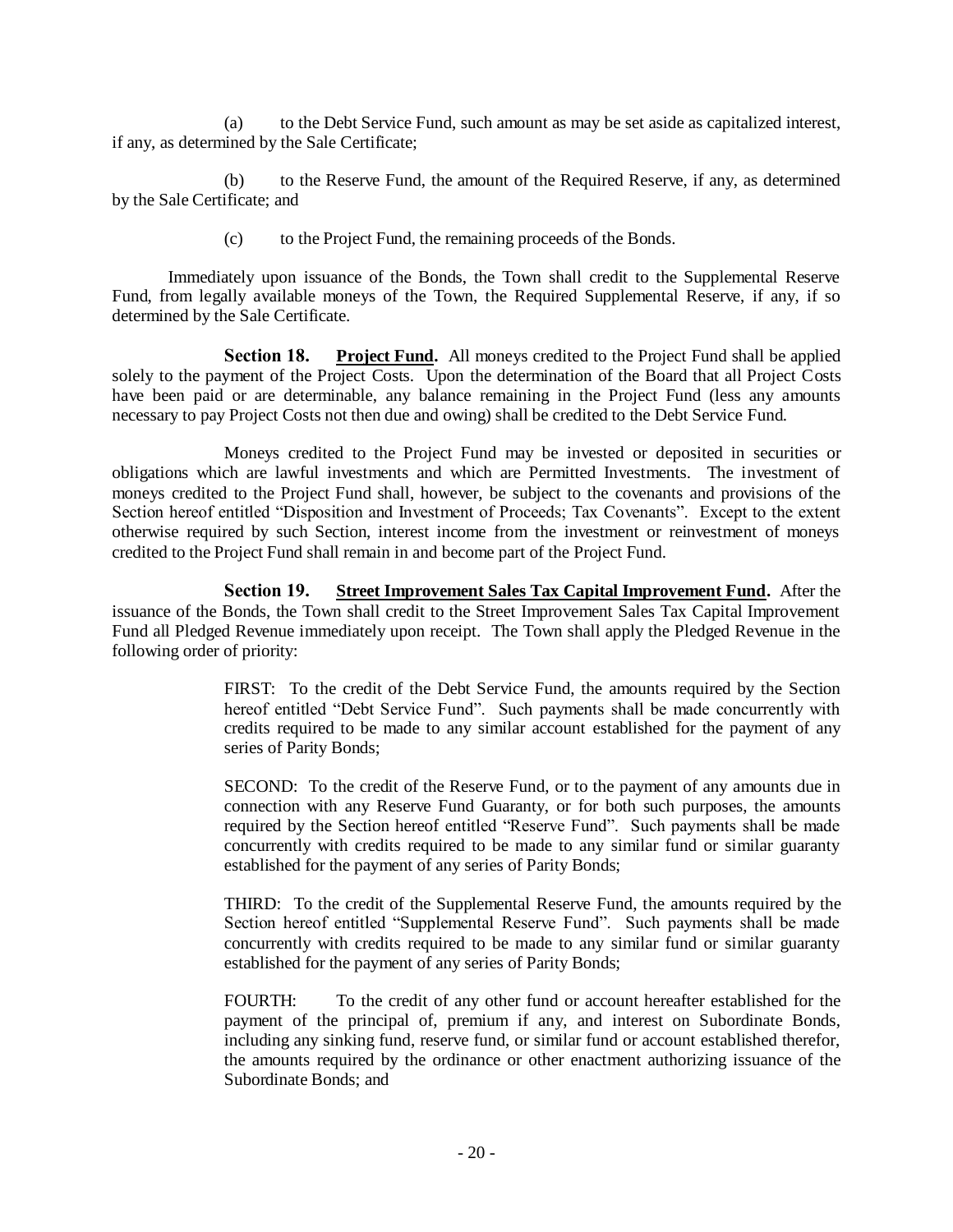FIFTH: To the credit of any other fund or account as may be designated by the Town, to be used for any lawful purpose, any moneys remaining in the Street Improvement Sales Tax Capital Improvement Fund after the payments and accumulations set forth in FIRST through FOURTH hereof.

**Section 20. Debt Service Fund.** Moneys in the Debt Service Fund shall be used solely for the purpose of paying the principal of, premium if any, and interest on the Bonds. Upon delivery of the Bonds, the Town shall credit to the Debt Service Fund the amount required by the Section hereof entitled "Initial Credits".

There shall be credited to the Debt Service Fund monthly, and concurrently with amounts required to be credited to any other fund or account for payment of any Parity Bonds, commencing on the first day of the first month following the date of delivery of the Bonds, an amount in equal monthly installments necessary, together with any other moneys from time to time available therefor from whatever source, to pay the next maturing installment of interest on the Bonds then outstanding.

There shall be credited to the Debt Service Fund monthly, and concurrently with amounts required to be credited to any other fund or account for payment of Parity Bonds, commencing on the later of the first day of the first month following the date of delivery of the Bonds, or twelve months in advance of the first principal payment date, an amount in equal monthly installments necessary, together with any other moneys from time to time available therefor from whatever source, to pay the next installment of principal of the Bonds coming due at maturity or upon mandatory sinking fund redemption, if any.

If prior to any interest payment date or principal payment date there has been accumulated in the Debt Service Fund the entire amount necessary to pay the next maturing installment of interest or principal, or both, the payments required by this Section may be appropriately reduced; but the required monthly amounts again shall be so credited to the Debt Service Fund commencing on such interest payment date or principal payment date.

There shall also be credited to the Debt Service Fund, the amounts required to be transferred thereto as set forth in the Sections hereof entitled "Reserve Fund" and "Supplemental Reserve Fund".

Moneys credited to the Debt Service Fund may be invested or deposited in securities or obligations which are lawful investments and which are Permitted Investments. The investment of moneys credited to the Debt Service Fund shall, however, be subject to the covenants and provisions of the Section hereof entitled "Disposition and Investment of Proceeds; Tax Covenants". Except to the extent otherwise required by such Section, all interest income from the investment or reinvestment of moneys credited to any account of the Debt Service Fund shall remain in and become part of such account.

**Section 21. Reserve Fund.** The Reserve Fund shall be funded to the extent provided in the Sale Certificate, and if so funded, the provisions of this Section shall apply.

Except as provided hereafter with respect to any Reserve Fund Guaranty, moneys in the Reserve Fund shall be used, if necessary, only to prevent a default in the payment of the principal of, premium if any, or interest on the Bonds, and the Reserve Fund is hereby pledged to the payment of the Bonds. In the event the amounts credited to the Debt Service Fund are insufficient to pay the principal of, premium if any, or interest on the Bonds when due, the Town shall transfer from the Reserve Fund to the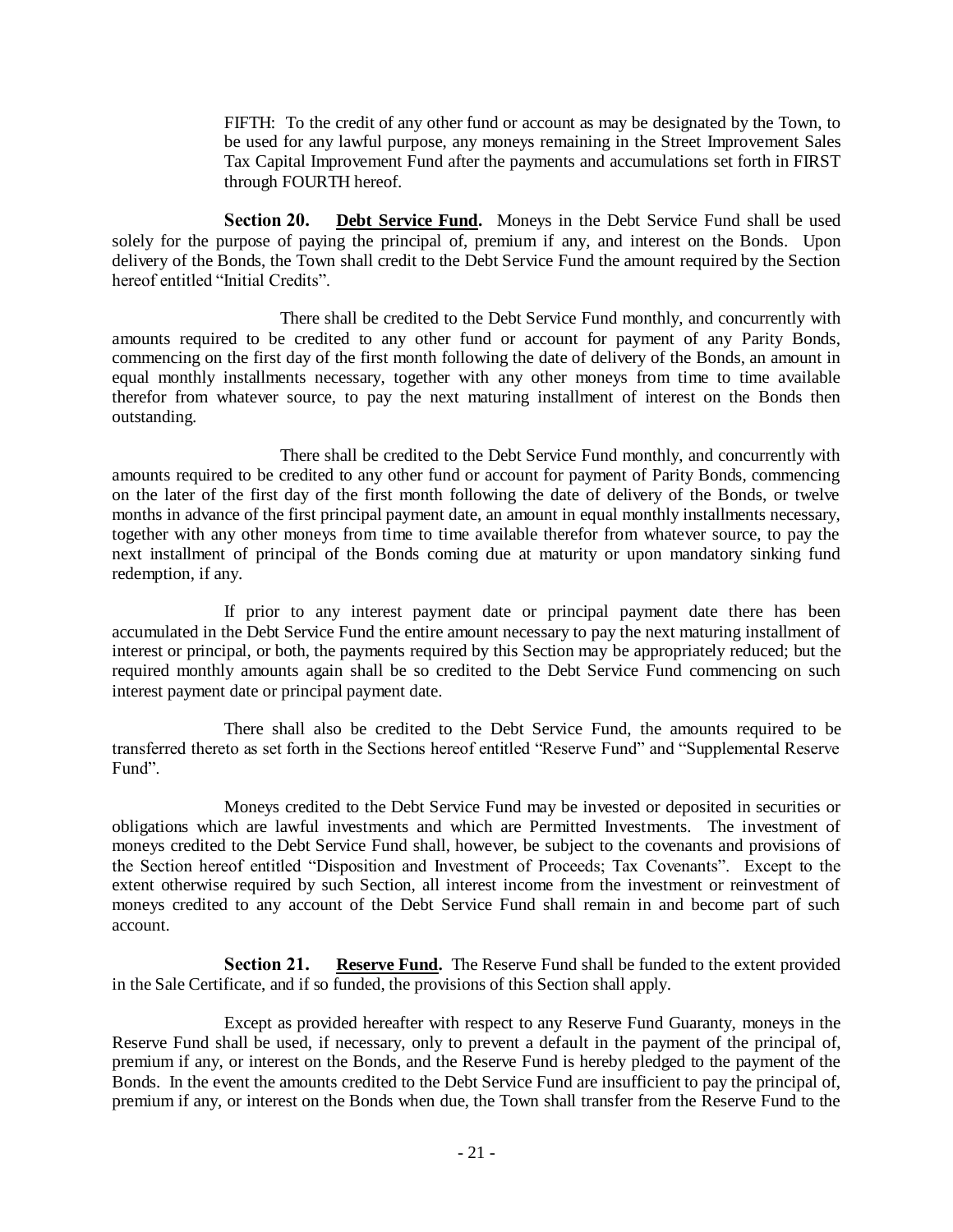appropriate account or accounts of the Debt Service Fund an amount which, when combined with moneys in the account or accounts, will be sufficient to make such payments when due.

The Reserve Fund shall be maintained in the amount of the Required Reserve until such time as the amount credited thereto, when combined with moneys in the Debt Service Fund and the Supplemental Reserve Fund, will be sufficient to pay the principal of, premium if any, and interest on all of the Bonds, at which time such moneys may be applied for such purpose. If at any time the amount of the Reserve Fund is less than the Required Reserve, then the Town shall deposit to the Reserve Fund from the Pledged Revenue and shall pay to the issuer of any Reserve Fund Guaranty, amounts sufficient to bring the amount credited to the Reserve Fund to the Required Reserve. Such deposits and payments shall be made as soon as possible after such use, but in accordance with and subject to the limitations of the Section hereof entitled "Street Improvement Sales Tax Capital Improvement Fund". For purposes of this Section, investments credited to the Reserve Fund shall be valued on the basis of their current market value, as reasonably determined by the Town, which value shall be determined at least annually.

In lieu of all or any portion of the moneys required to be credited to the Reserve Fund hereunder, the Town may at any time or from time to time deposit or pledge to the Reserve Fund any Reserve Fund Guaranty or Guaranties in or to the Reserve Fund, in full or partial satisfaction of the Required Reserve. From and after the issuance of any Reserve Fund Guaranty: (i) the amounts available under any Reserve Fund Guaranty shall be used (in addition to the amount of any cash or the original cost of investments credited thereto) in calculating the amount available in the Reserve Fund; (ii) the Town may transfer moneys from the Reserve Fund to any other fund or account of the Town to be used for any lawful purpose of the Town, so long as the Required Reserve is maintained; and (iii) moneys credited to the Reserve Fund pursuant to the Section hereof entitled "Street Improvement Sales Tax Capital Improvement Fund" may be used for the purpose of paying amounts due in connection with such Reserve Fund Guaranty, as determined by the Town.

Moneys credited to the Reserve Fund may be invested or deposited in securities or obligations which are Permitted Investments. The investment of moneys credited to the Reserve Fund shall, however, be subject to the covenants and provisions of the Section hereof entitled "Disposition and Investment of Proceeds; Tax Covenants". Except to the extent otherwise required by such Section, so long as the amount of the Reserve Fund is equal to the Required Reserve, all interest income from the investment or reinvestment of moneys credited to the Reserve Fund shall be credited to the Debt Service Fund, as may be determined by the Town; provided that if the amount of the Reserve Fund is less than the Required Reserve, then such interest income shall be credited to the Reserve Fund. The amount credited to the Reserve Fund shall never exceed the amount of the Required Reserve.

**Section 22. Supplemental Reserve Fund.** The Supplemental Reserve Fund shall be funded to the extent provided in the Sale Certificate, and if so funded, the provisions of this Section shall apply.

Moneys in the Supplemental Reserve Fund shall be used, if necessary, only to prevent a default in the payment of the principal of, premium if any, or interest on the Bonds, and the Supplemental Reserve Fund is hereby pledged to the payment of the Bonds. In the event the amounts credited to the Debt Service Fund and Reserve Fund are insufficient to pay the principal of, premium if any, or interest on the Bonds when due, the Town shall transfer from the Supplemental Reserve Fund to the appropriate account or accounts of the Debt Service Fund an amount which, when combined with moneys in the account or accounts, will be sufficient to make such payments when due.

The Supplemental Reserve Fund shall be maintained in the amount of the Required Supplemental Reserve until such time as the amount credited thereto, when combined with moneys in the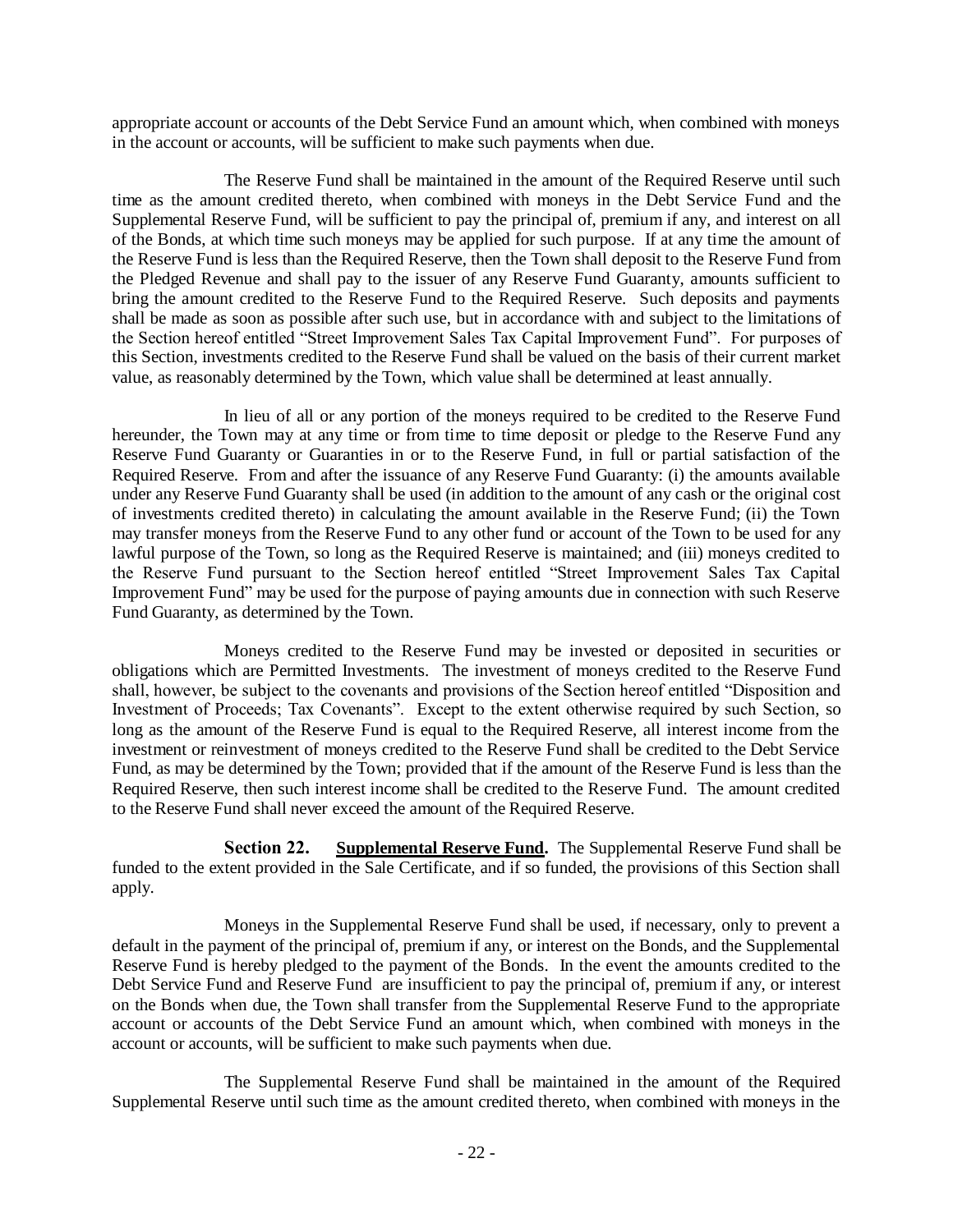Debt Service Fund and the Reserve Fund, will be sufficient to pay the principal of, premium if any, and interest on all of the Bonds, at which time such moneys may be applied for such purpose. If at any time the amount of the Supplemental Reserve Fund is less than the Required Supplemental Reserve, then the Town shall deposit to the Supplemental Reserve Fund from the Pledged Revenue, amounts sufficient to bring the amount credited to the Supplemental Reserve Fund to the Required Supplemental Reserve. Such deposits and payments shall be made as soon as possible after such use, but in accordance with and subject to the limitations of the Section hereof entitled "Street Improvement Sales Tax Capital Improvement Fund". For purposes of this Section, investments credited to the Supplemental Reserve Fund shall be valued on the basis of their current market value, as reasonably determined by the Town, which value shall be determined at least annually.

Moneys credited to the Supplemental Reserve Fund may be invested or deposited in securities or obligations which are Permitted Investments. The investment of moneys credited to the Supplemental Reserve Fund shall, however, be subject to the covenants and provisions of the Section hereof entitled "Disposition and Investment of Proceeds; Tax Covenants". Except to the extent otherwise required by such Section, so long as the amount of the Supplemental Reserve Fund is equal to the Required Supplemental Reserve, all interest income from the investment or reinvestment of moneys credited to the Supplemental Reserve Fund shall be credited to the Debt Service Fund, as may be determined by the Town; provided that if the amount of the Supplemental Reserve Fund is less than the Required Supplemental Reserve, then such interest income shall be credited to the Supplemental Reserve Fund. The amount credited to the Supplemental Reserve Fund shall never exceed the amount of the Required Supplemental Reserve.

**Section 23. Additional Covenants and Agreements.** The Town hereby further irrevocably covenants and agrees with each and every Owner that so long as any of the Bonds remain outstanding:

(a) The Town will not amend or repeal the Sales Tax Ordinance in any way that would adversely affect the amount of Pledged Revenue which would otherwise be collected. However, nothing herein shall prevent the Town from amending the Sales Tax Ordinance in order to make changes in the administration, collection, or enforcement of such sales taxes, provided that such changes would not materially adversely affect the Owners.

(b) The Town will administer, enforce, and collect, or cause to be administered, enforced, and collected, the sales tax authorized by the Sales Tax Ordinance, and shall take such necessary action to collect delinquent payments as shall be authorized by the Sales Tax Ordinance and in accordance with law.

(c) The Town will keep such books and records showing the proceeds of the Town sales taxes, in which complete entries shall be made in accordance with standard principles of accounting, and any Owner shall have the right at all reasonable times to inspect the records and accounts relating to the collection and receipt of such sales taxes.

(d) At least once a year in the time and manner provided by law, the Town will cause an audit to be performed of the records relating to the revenues derived from the Street Improvement Sales Tax, and the expenditures of the same. Such audit may be made part of and included within the general audit of the Town, and made at the same time as the general audit. In addition, at least once a year in the time and manner provided by law, the Town will cause a budget to be prepared and adopted. Copies of the budget and the audit will be filed and recorded in the places, time, and manner provided by law.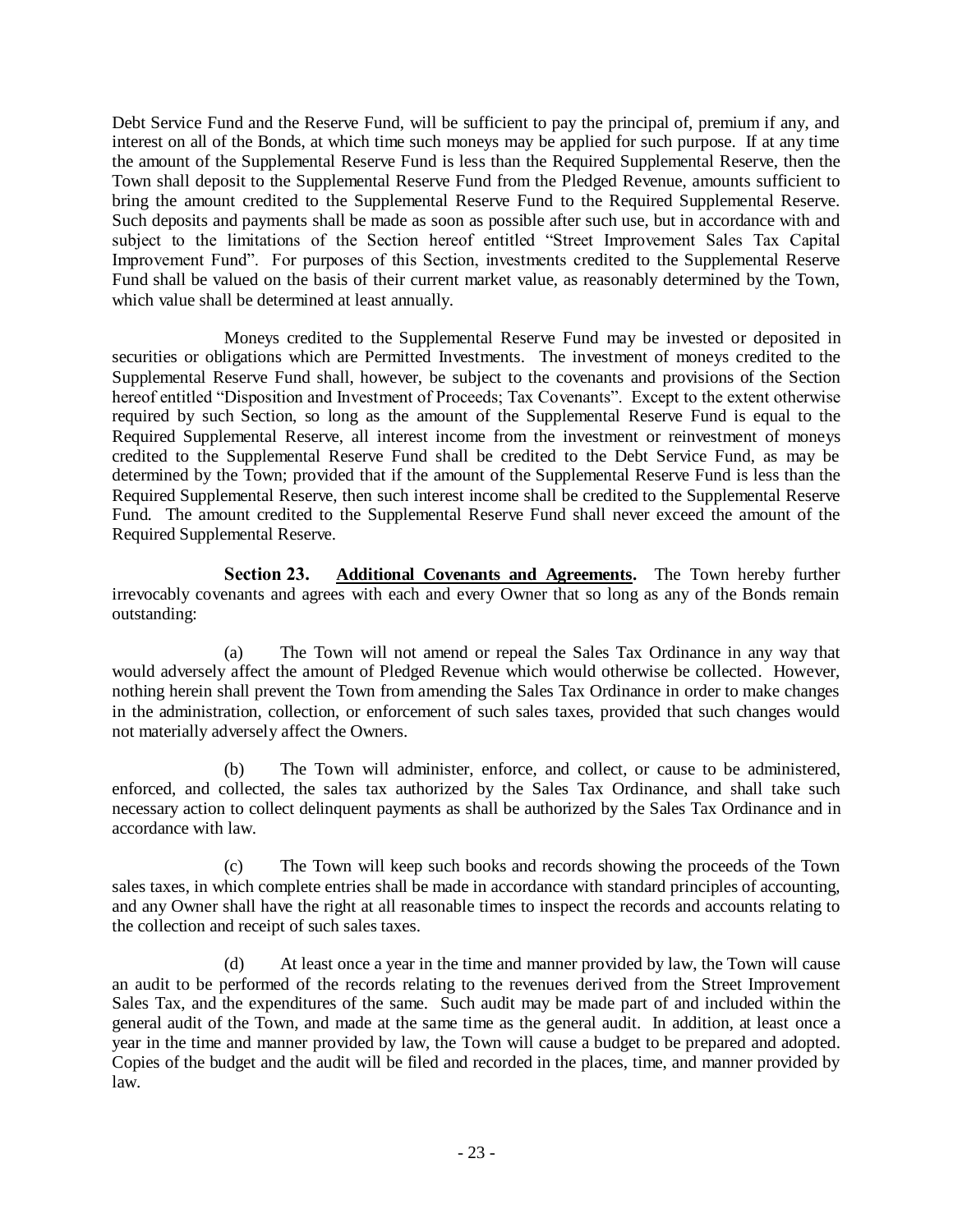(e) The Town covenants for the benefit of the Owners from time to time that it will comply with and carry out all of the provisions of the Continuing Disclosure Certificate which will be executed by Town officers in connection with the delivery of the Bonds. Any Owner may take such actions as may be necessary and appropriate, including seeking mandate or specific performance by court order, to cause the Town to comply with its obligation under this subsection; provided that the Town shall incur no pecuniary liability for failure to comply with this subsection.

## **Section 24. Additional Bonds.**

(a) No bonds, notes, interim securities, or other obligations shall be issued payable from the Pledged Revenue and having a lien thereon which is superior to the lien of the Bonds.

(b) The Town may issue Parity Bonds only if the following conditions are met:

(i) as of the date of issuance of the Parity Bonds, the Town is in substantial compliance with all of the covenants of this Ordinance;

(ii) as of the date of issuance of the Parity Bonds, the Town is current in the accumulation of all amounts required to be then accumulated in the Debt Service Fund, the Reserve Fund and the Supplemental Reserve Fund; and

(iii) the Pledged Revenue for any consecutive 12 month period in the last consecutive 18 month period immediately preceding the date of issuance of such Parity Bonds is sufficient to pay an amount representing not less than 150% of the Combined Maximum Annual Principal and Interest Requirements for the Bonds, any outstanding Parity Bonds, and the Parity Bonds proposed to be issued. For purposes of such test, the amount deemed to be Pledged Revenue may be increased if there has been lawfully pledged to the payment of the Bonds, any outstanding Parity Bonds, and the Parity Bonds proposed to be issued, additional revenues during or since such 18 month period, by adding to the actual revenues for the applicable 12 month period, an estimated sum equal to 100% of the estimated additional revenues which would have been realized during such 12 month period, had such additional revenues been available during all of such 12 month period.

(c) A written certificate by the Mayor or the Town Administrator that the conditions set forth in this Section have been met shall conclusively determine the right of the Town to authorize, issue, sell, and deliver Parity Bonds in accordance herewith.

(d) So long as no Event of Default shall have occurred and be continuing, nothing herein shall prevent the Town from issuing Subordinate Bonds.

(e) Nothing herein shall restrict or prevent the Town from issuing obligations payable from sources other than the Pledged Revenue.

**Section 25. Defeasance.** If, when the Bonds shall be paid in accordance with their terms (or payment of the Bonds has been provided for in the manner set forth in the following paragraph), then this Ordinance and all rights granted hereunder shall thereupon cease, terminate and become void and be discharged and satisfied.

Payment of any Outstanding Bond shall prior to the maturity or redemption date thereof be deemed to have been provided for within the meaning and with the effect expressed in this Section if (a) in case said Bond is to be redeemed on any date prior to its maturity, the Town shall have given to the Paying Agent in form satisfactory to it irrevocable instructions to give on a date in accordance with the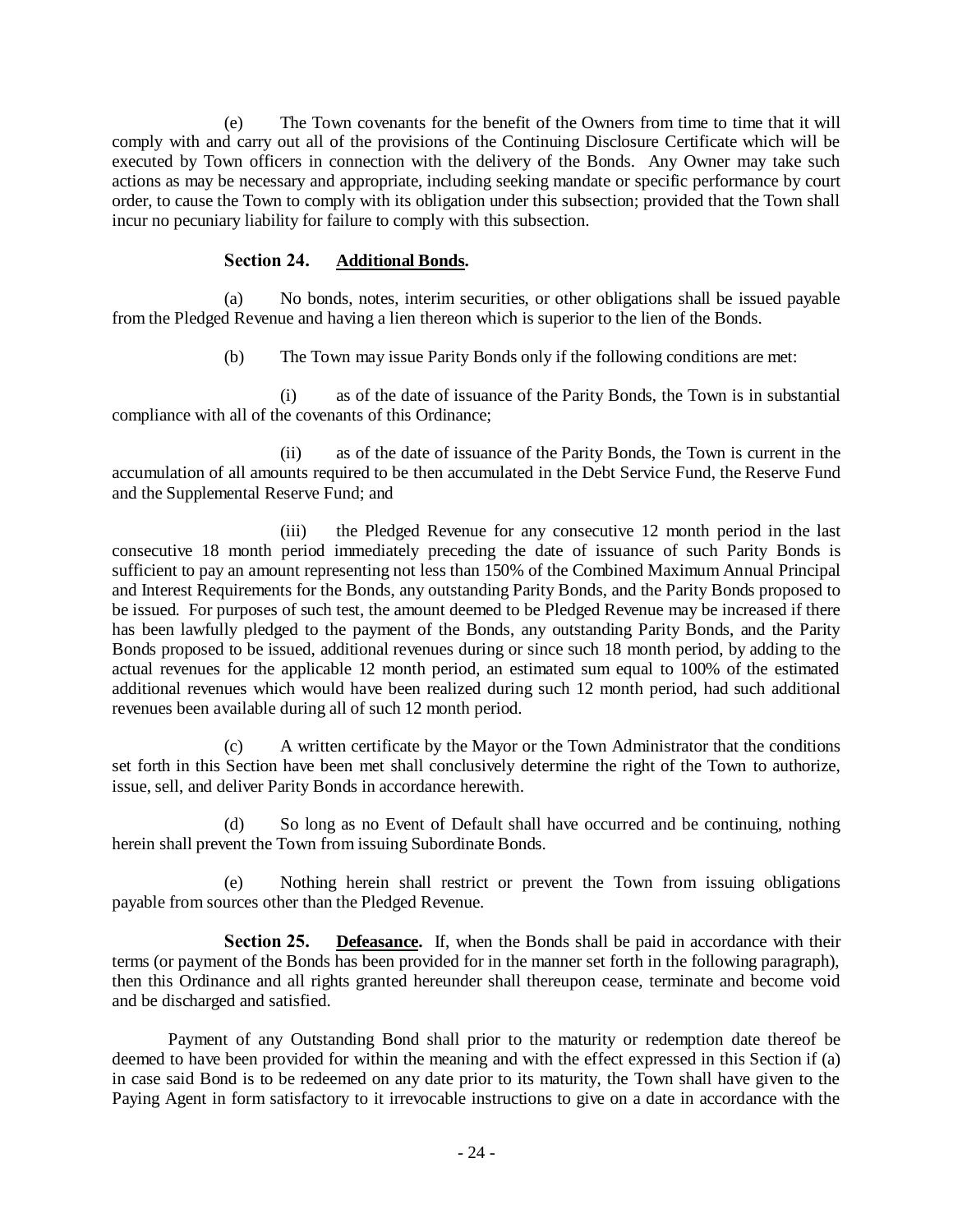provisions of Section hereof entitled "Redemption", notice of redemption of such Bond on said redemption date, such notice to be given in accordance with the provisions of Section hereof entitled "Redemption", (b) there shall have been deposited with the Paying Agent or a commercial bank exercising trust powers either moneys in an amount which shall be sufficient, or Federal Securities which shall not contain provisions permitting the redemption thereof at the option of the issuer, the principal of and the interest on which when due, and without any reinvestment thereof, will provide moneys which, together with the moneys, if any, deposited with or held by the Paying Agent or other commercial bank exercising trust powers at the same time, shall be sufficient to pay when due the principal of and interest due and to become due on said Bond on and prior to the redemption date or maturity date thereof, as the case may be, and (c) in the event said Bond is not by its terms subject to redemption within the next sixty days, the Town shall have given the Paying Agent in form satisfactory to it irrevocable instructions to give, as soon as practicable in the same manner as the notice of redemption is given pursuant to Section 6 hereof, a notice to the Owner of such Bond that the deposit required by (b) above has been made with the Paying Agent or other a commercial bank exercising trust powers and that payment of said Bond has been provided for in accordance with this Section and stating such maturity or redemption date upon which moneys are to be available for the payment of the principal of and interest of said Bond. Neither such securities nor moneys deposited with the Paying Agent or other commercial bank exercising trust powers pursuant to this Section or principal or interest payments on any such Federal Securities shall be withdrawn or used for any purpose other than, and shall be held in trust for, the payment of the principal of and interest on said Bond; provided any cash received from such principal or interest payments on such Federal Securities deposited with the Paying Agent or other commercial bank exercising trust power, if not then needed for such purpose, shall, to the extent practicable, be reinvested in securities of the type described in (b) of this paragraph maturing at times and in amounts sufficient to pay when due the principal of and interest to become due on said Bond on or prior to such redemption date or maturity date thereof, as the case may be. At such time as payment of a Bond has been provided for as aforesaid, such Bond shall no longer be secured by or entitled to the benefits of this Ordinance, except for the purpose of any payment from such moneys or securities deposited with the Paying Agent or other commercial bank exercising trust powers.

The release of the obligations of the Town under this Section shall be without prejudice to the right of the Paying Agent to be paid reasonable compensation for all services rendered by it hereunder and all its reasonable expenses, charges and other disbursements incurred on or about the administration of and performance of its powers and duties hereunder.

Upon compliance with the foregoing provisions of this Section with respect to all Bonds then Outstanding, this Ordinance may be discharged in accordance with the provisions of this Section but the liability of the Town in respect of the Bonds shall continue; provided that the Owners thereof shall thereafter be entitled to payment only out of the moneys or Federal Securities deposited with the Paying Agent or other commercial bank exercising trust powers as provided in this Section.

In the event that the principal of and/or interest due on the Bonds shall be paid by the Bond Insurer pursuant to a Policy, such Bonds shall remain outstanding for all purposes, shall not be deemed to be defeased or otherwise satisfied, and shall not be considered paid by the Town.

**Section 26. Events of Default.** The occurrence or existence of any one or more of the following events shall be an Event of Default hereunder:

(a) payment of the principal of or redemption premium on any Bond is not made by the Town when due;

(b) payment of the interest on any Bond is not made by the Town when due;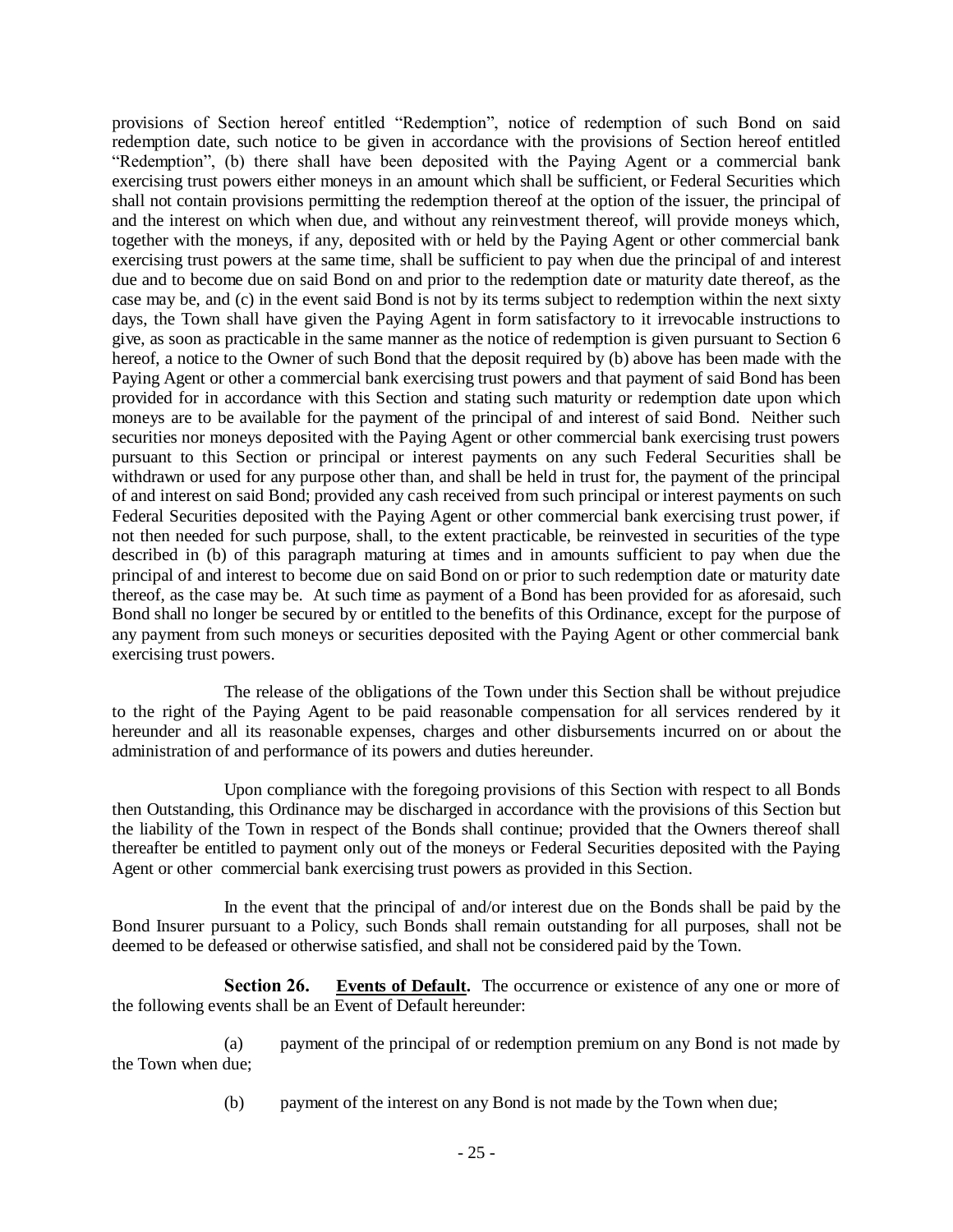(c) the Town defaults in the performance of any other of its covenants in this Ordinance, and such default continues for thirty (30) days after written notice specifying such default and requiring the same to be remedied is given to the Town by the Owners of twenty-five percent (25%) in aggregate principal amount of the Bonds then outstanding; provided that, so long as it is not in default of its obligations under the Policy, any Bond Insurer shall be deemed an Owner of the Bonds for purposes of this Section; or

(d) the Town files a petition under the federal bankruptcy laws or other applicable bankruptcy laws seeking to adjust the obligations represented by the Bonds.

**Section 27. Remedies For Events of Default.** Upon the occurrence and continuance of an Event of Default, the Owner of any Bond, or a trustee therefor, may protect and enforce the rights of any Owner by proper legal or equitable remedy deemed most effectual including mandamus, specific performance of any covenants, injunctive relief, or requiring the Board to act as if it were the trustee of an express trust, or any combination of such remedies; provided however, that so long as the Bond Insurer, if any, is not in default of its obligations under the Policy, it shall have the right to control all remedies upon an Event of Default. All proceedings shall be maintained for the equal benefit and protection of all Owners. The failure of any Owner to proceed does not relieve the Town or any person of any liability for failure to perform any duty hereunder. The foregoing rights are in addition to any other right, and the exercise of any right by any Owner shall not be deemed a waiver of any other right.

**Section 28.** Permitted Amendments to Bond Ordinance. The Town may, without the consent of or notice to the Owners (but so long as it is not in default of its obligations under the Policy, only after prior written notice to the Bond Insurer, if any), adopt amendments or supplements to this Ordinance, which amendments or supplements shall thereafter form a part hereof, for any one or more of the following purposes:

(a) to cure any ambiguity, to cure, correct, or supplement any formal defect or omission or inconsistent provision contained in this Ordinance, to make any provision necessary or desirable due to a change in law, to make any provisions with respect to matters arising under this Ordinance, or to make any provisions for any other purpose, if such provisions are necessary or desirable and do not materially adversely affect the interests of the Owners of the Bonds;

(b) to subject to this Ordinance or pledge to the payment of the Bonds additional revenues, properties, or collateral; and

(c) to grant or confer upon the Owners any additional rights, remedies, powers, or authority that may be lawfully granted to or conferred upon the Owners.

**Section 29. Amendments Requiring Consent of Owners.** Except for amendatory or supplemental ordinances adopted pursuant to the Section hereof entitled "Permitted Amendments to Bond Ordinance", the Owners of not less than two-thirds (2/3) in aggregate principal amount of the Bonds then outstanding shall have the right, from time to time, to consent to and approve the adoption by the Town of such ordinances amendatory or supplemental hereto as shall be deemed necessary or desirable by the Town for the purpose of modifying, altering, amending, adding to, or rescinding, in any particular, any of the terms or provisions contained in this Ordinance; provided however, that without the consent of the Owners of all the Bonds affected thereby, nothing herein contained shall permit, or be construed as permitting:

(a) a change in the terms of the maturity of any Bond, in the principal amount of any Bond or the rate of interest thereon, or in the terms of prior redemption of any Bond;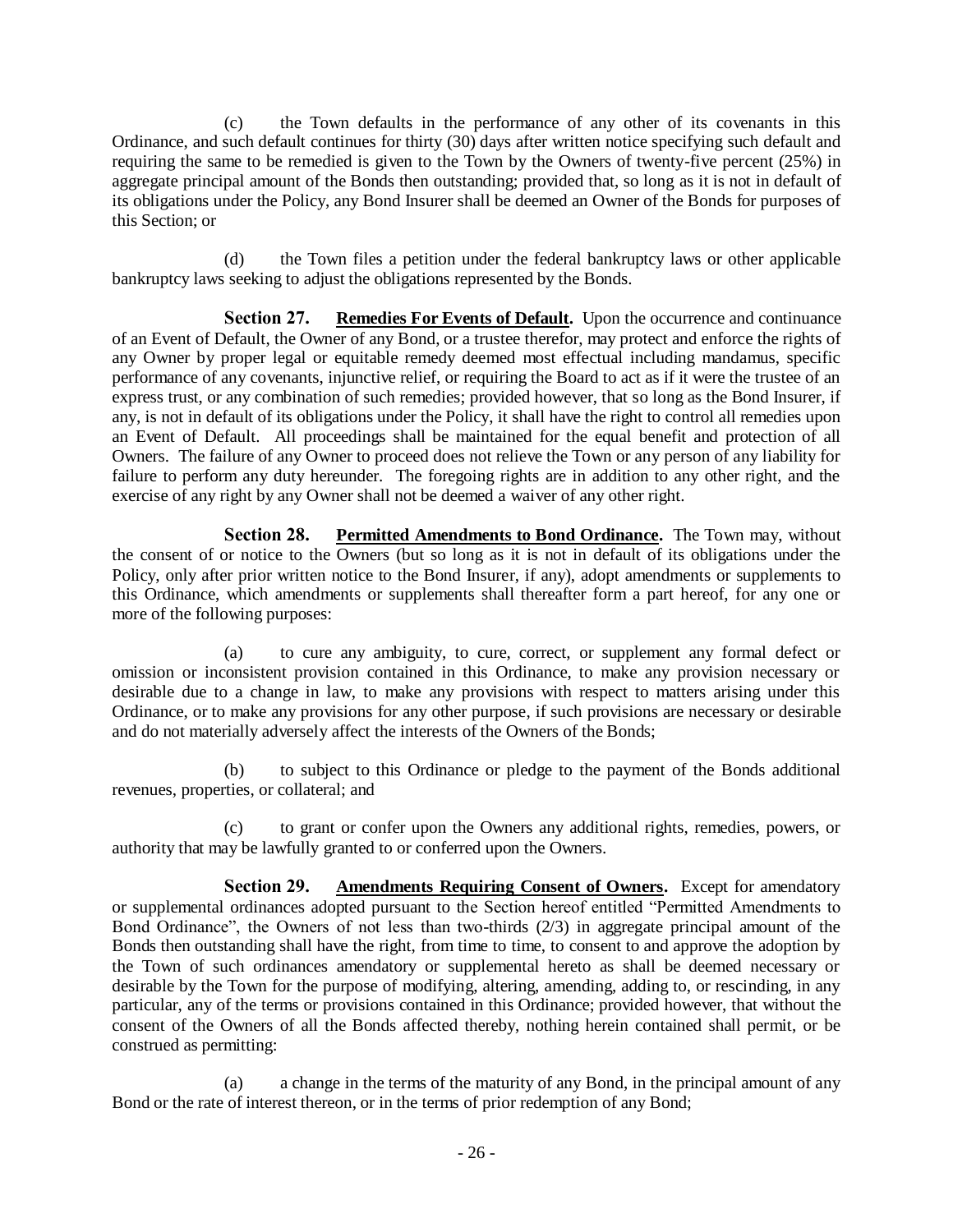(b) an impairment of the right of the Owners to institute suit for the enforcement of any payment of the principal of, premium if any, or interest on the Bonds when due;

Bonds;

(c) the creation of a lien upon the Pledged Revenue ranking prior to the lien of the

(d) a privilege or priority of any Bond or any premium or interest payment over any other Bond or premium or interest payment; or

(e) a reduction in the percentage in principal amount of the Bonds the consent of whose Owners is required for any such amendatory or supplemental ordinance.

If at any time the Town shall desire to adopt an amendatory or supplemental ordinance for any of the purposes of this Section, the Town shall cause notice of the proposed adoption of such amendatory or supplemental ordinance to be given by mailing such notice by certified or registered firstclass mail to the Underwriter, any Bond Insurer, and to each Owner of a Bond to the address shown on the registration books of the Registrar, at least thirty (30) days prior to the proposed date of adoption of any such amendatory or supplemental ordinance. Such notice shall briefly set forth the nature of the proposed amendatory or supplemental ordinance and shall state that copies thereof are on file at the offices of the Town or some other suitable location for inspection by all Owners. If, within sixty (60) days or such longer period as shall be prescribed by the Town following the giving of such notice, the Owners of not less than the required percentage in aggregate principal amount of the Bonds then outstanding at the time of the execution of any such amendatory or supplemental ordinance shall have consented to and approved the execution thereof as herein provided, no Owner of any Bond shall have any right to object to any of the terms and provisions contained therein, or the operation thereof, or in any manner to question the propriety of the adoption and effectiveness thereof, or to enjoin or restrain the Town from adopting the same or from taking any action pursuant to the provisions thereof.

For purposes of this Section, so long as the Bond Insurer, if any, is not in default of its obligations under the Policy, the Bond Insurer shall be deemed to be an Owner of the Bonds insured by the Policy, and no amendatory or supplemental ordinance may be adopted under this Section without its consent.

**Section 30. Effect of Amendment.** Upon the execution of any amendatory or supplemental ordinance pursuant to this Ordinance, this Ordinance shall be deemed to be modified and amended in accordance therewith, and the respective rights, duties, and obligations under this Ordinance of the Town, the Registrar, the Paying Agent, and all Owners of Bonds then outstanding shall thereafter be determined, exercised, and enforced hereunder, subject in all respects to such modifications and amendments.

**Section 31.** Notice to the Bond Insurer. At the time that the Town, the Registrar, or the Paying Agent is required to give any notice hereunder to the Owners (other than a notice of redemption), like notice shall be given to the Bond Insurer, if any.

**Section 32. Subrogation.** Notwithstanding any other provision of this Ordinance, in the event that the principal and redemption price, if applicable, and interest due on the Bonds shall be paid by a Bond Insurer pursuant to a Policy, all covenants, agreements, and other obligations of the Town to the Owners shall continue to exist and the Bond Insurer shall be subrogated to the rights of such Owners.

**Section 33. Removal or Resignation of Registrar or Paying Agent; Successors.** The Paying Agent and Registrar may resign, or be removed by the Town at any time with or without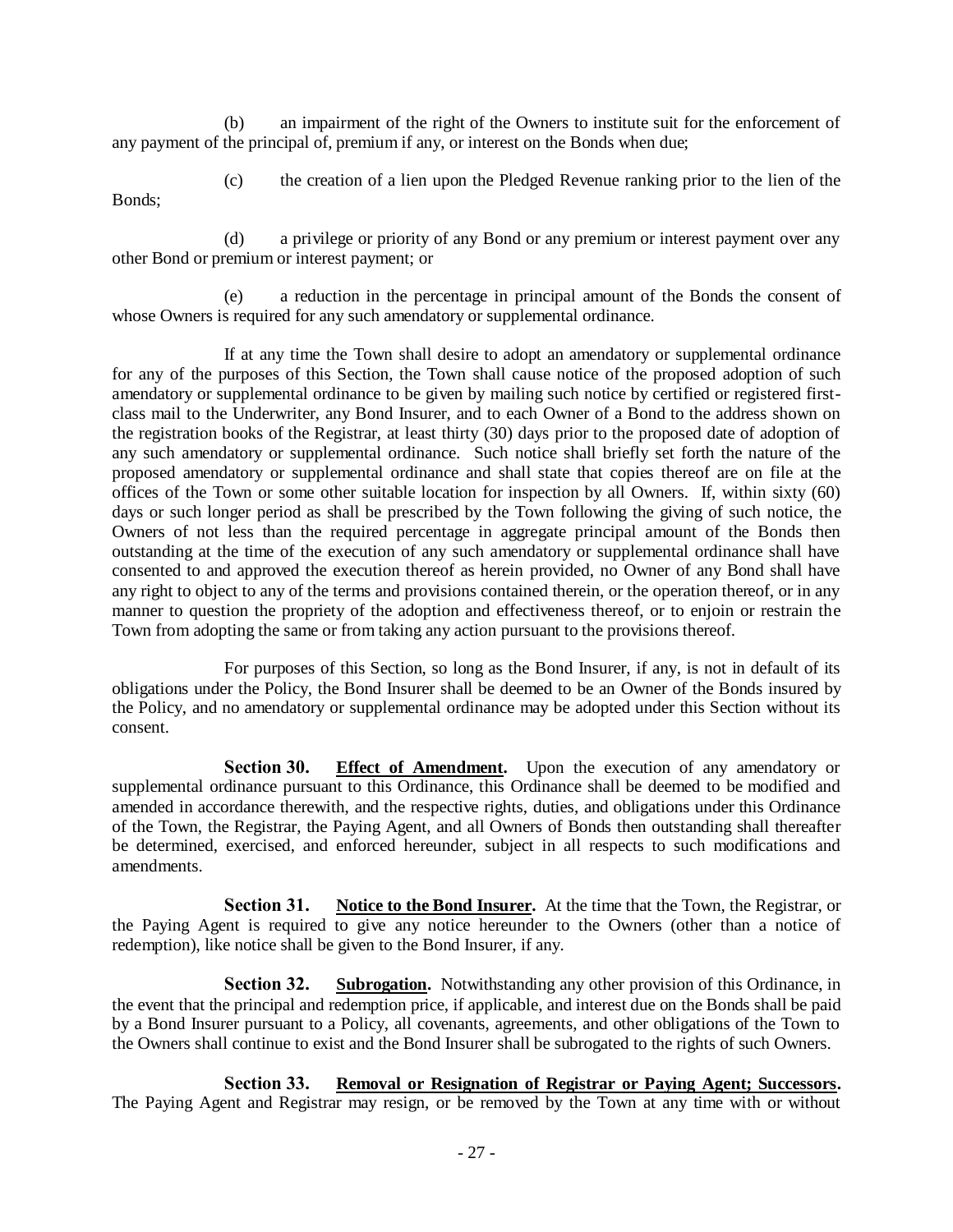cause; provided however, that so long as the Bond Insurer, if any, is not in default of its obligations under the Policy, the Town shall not remove the Paying Agent or Registrar without the consent of the Bond Insurer. In the event of the removal or resignation of the Registrar or Paying Agent, the Town shall appoint a successor as soon thereafter as may be practicable, and in such event, shall give written notice thereof to each Owner by mailing to the addresses shown on the registration books for the Bonds. Any successor Paying Agent shall:

(a) be a trust company or bank in good standing located in or incorporated under the laws of the State of Colorado;

- (b) be duly authorized to exercise trust powers;
- (c) be subject to examination by a federal or state authority; and

(d) maintain a reported capital and surplus of not less than ten million dollars (\$10,000,000).

**Section 34. Authorization of Policy.** To the extent a Policy is issued in connection with the Bonds, as determined pursuant to the Delegated Authority, the officers of the Town are hereby authorized and directed to take all actions necessary to cause the Bond Insurer to issue the Policy, including without limitation, payment of the premium due in connection therewith and the execution of any agreements or covenants necessary for the issuance of the Policy.

**Section 35. Authorization to Execute Documents.** The Mayor and Town Clerk shall, and they are hereby authorized and directed to take all actions necessary or appropriate to effectuate the provisions of this Ordinance, including, but not limited to, the execution of the Registrar and Paying Agent Agreement, the Letter of Representations, and the Continuing Disclosure Certificate in substantially the forms presented to this meeting of the Board, and such certificates and affidavits as may be reasonably required by the Underwriter. In the event of the issuance of a Policy, the Mayor and Town Clerk are authorized to add to the Registrar and Paying Agent Agreement such representations, covenants, warranties, and operative provisions as may be required in connection with the issuance of such Policy. The execution by the Mayor of the Town of any document authorized herein shall be conclusive proof of the approval by the Town of the terms thereof.

**Section 36. Costs and Expenses.** All costs and expenses incurred in connection with the issuance and payment of the Bonds, including without limitation all expenses related to the issuance of any Policy, shall be paid either from the proceeds of the Bonds or from legally available moneys of the Town, or from a combination thereof, and such moneys are hereby appropriated for that purpose.

**Section 37. Bond Purchase Agreement.** Any Authorized Officer is hereby authorized to execute the Bond Purchase Agreement on behalf of the Town, subject to the restrictions set forth in the Section hereof entitled "Delegated Authority and Parameters". It is hereby determined that a sale of the Bonds to the Underwriter in a negotiated sale is to the best advantage of the Town.

**Section 38. Official Statement.** The Preliminary Official Statement is hereby authorized and approved. The Board hereby authorizes the preparation and distribution of a final Official Statement in conjunction with an offer of the Bonds to the public. The Official Statement shall contain such corrections and additional or updated information so that it will not contain any untrue statement of a material fact or omit to state a material fact necessary in order to make the statements made therein, in light of the circumstances under which they were made, not misleading. The Mayor of the Town is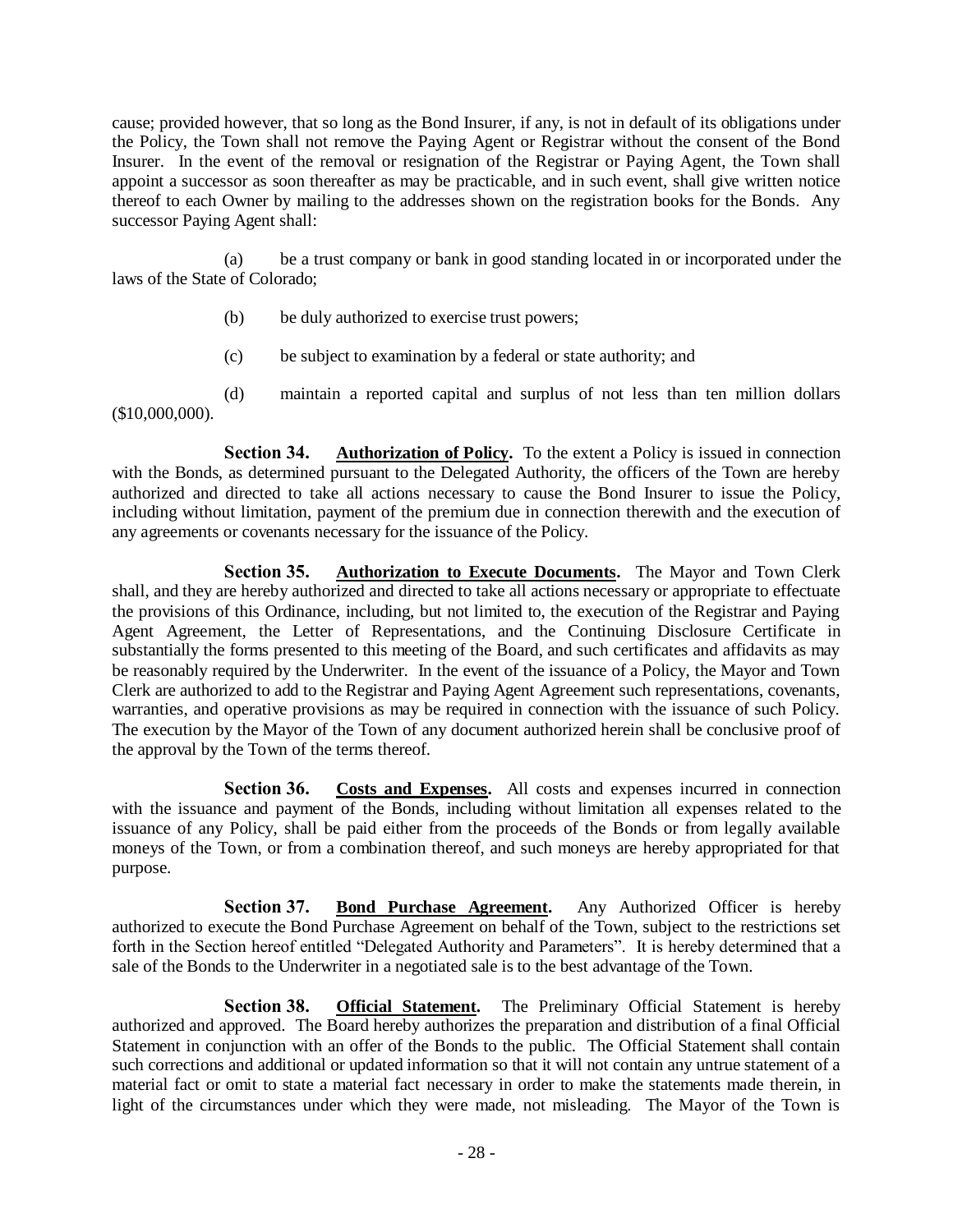hereby authorized to execute copies of the Preliminary Official Statement and the Official Statement on behalf of the Town.

**Section 39. Pledge of Revenues.** The creation, perfection, enforcement, and priority of the pledge of revenues to secure or pay the Bonds shall be governed by §11-57-208 of the Supplemental Act and this Ordinance. The Pledged Revenue shall immediately be subject to the lien of such pledge without any physical delivery, filing, or further act. The lien of such pledge on the Pledged Revenue shall be on a parity with all other Parity Bonds, and shall have priority over any and all other obligations and liabilities of the Town. The lien of such pledge shall be valid, binding, and enforceable as against all persons having claims of any kind in tort, contract, or otherwise against the Town irrespective of whether such persons have notice of such liens.

**Section 40.** No Recourse against Officers and Agents. Pursuant to §11-57-209 of the Supplemental Act, if a member of the Board, or any officer or agent of the Town acts in good faith, no civil recourse shall be available against such member, officer, or agent for payment of the principal, interest or prior redemption premiums on the Bonds. Such recourse shall not be available either directly or indirectly through the Board or the Town, or otherwise, whether by virtue of any constitution, statute, rule of law, enforcement of penalty, or otherwise. By the acceptance of the Bonds and as a part of the consideration of their sale or purchase, any person purchasing or selling such Bond specifically waives any such recourse.

**Section 41. Conclusive Recital.** Pursuant to §11-57-210 of the Supplemental Act, the Bonds may contain a recital that they are issued pursuant to certain provisions of the Supplemental Act. Such recital shall be conclusive evidence of the validity and the regularity of the issuance of the Bonds after their delivery for value.

**Section 42. Limitation of Actions.** Pursuant to §11-57-212, C.R.S., no legal or equitable action brought with respect to any legislative acts or proceedings in connection with the authorization or issuance of the Bonds shall be commenced more than thirty days after the authorization of the Bonds.

**Section 43. Holidays.** If the date for making any payment or performing any action hereunder shall be a legal holiday or a day on which the principal office of the Paying Agent or Registrar is authorized or required by law to remain closed, such payment may be made or act performed on the next succeeding day which is not a legal holiday or a day on which the principal office of the Paying Agent or Registrar is authorized or required by law to remain closed.

**Section 44. Ratification and Approval of Prior Actions.** All actions heretofore taken by the officers of the Town and the members of the Board, not inconsistent with the provisions of this Ordinance, relating to the authorization, sale, issuance, and delivery of the Bonds, are hereby ratified, approved, and confirmed.

**Section 45. Ordinance Irrepealable.** After any of the Bonds have been issued, this Ordinance shall constitute a contract between the Owners and the Town, and shall be and remain irrepealable until the Bonds and the interest accruing thereon shall have been fully paid, satisfied, and discharged, as herein provided.

Section 46. Severability. If any section, paragraph, clause, or provision of this Ordinance shall for any reason be held to be invalid or unenforceable, the invalidity or unenforceability of such section, paragraph, clause, or provision shall not affect any of the remaining provisions of this Ordinance, the intent being that the same are severable.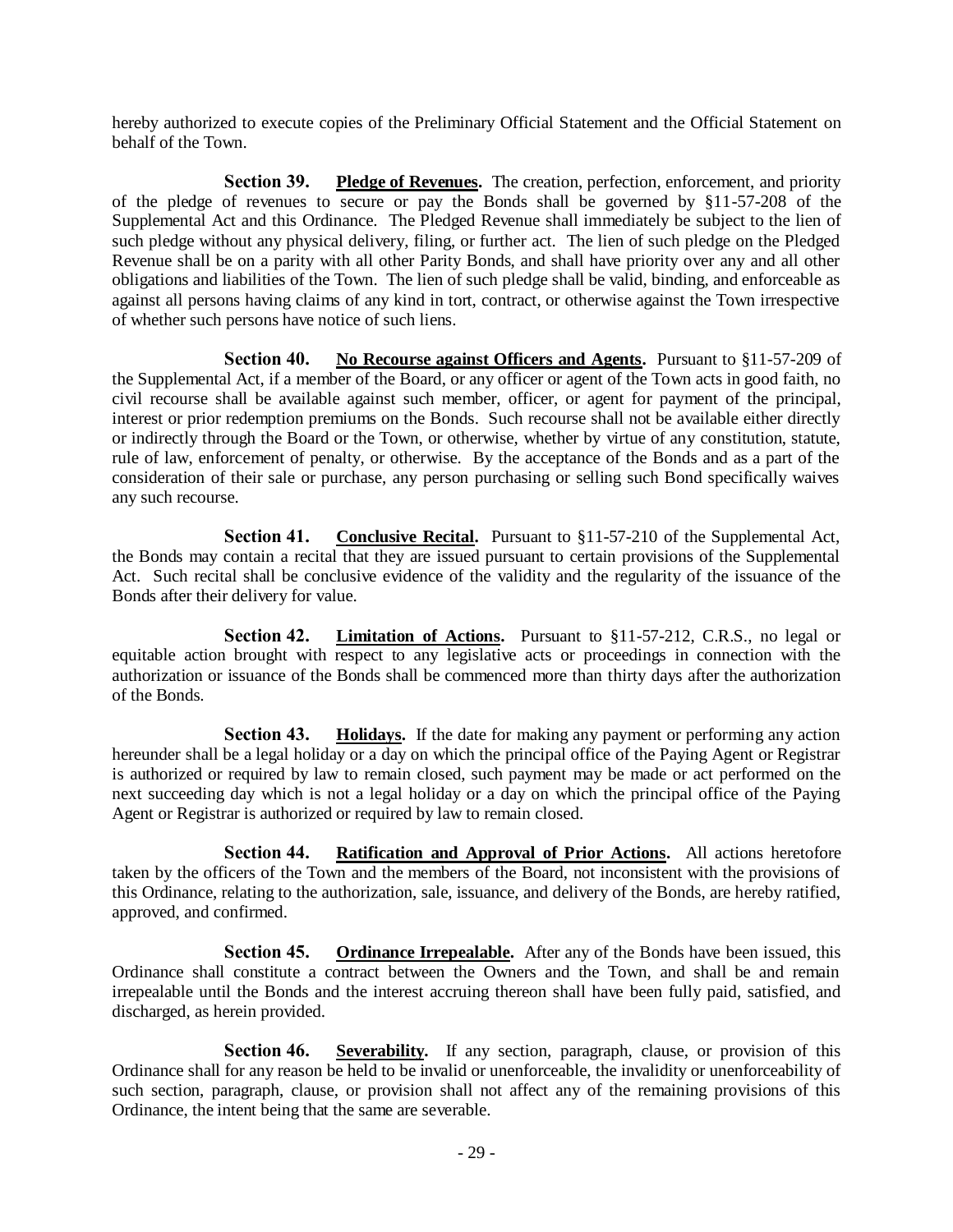**Section 47. Recording and Authentication.** Upon adoption hereof, this Ordinance shall be recorded in a book kept for that purpose and shall be authenticated by the signatures of the Mayor and the Town Clerk.

**Section 48. Emergency Declaration and Effective Date.** It is hereby found and determined by the Board of Trustees that: (i) the construction and acquisition of the Project is necessary in the public interest in order to properly and safely serve the Town and its residents; (ii) the long-term financing of the Project by the issuance of the Bonds is necessary in order to reduce the costs of the Project. As a result of the foregoing, the Board of Trustees hereby declares that an emergency exists, and that this Ordinance is necessary to the immediate preservation of the public health and safety, all in accordance with §31-16-105, C.R.S.

**Section 49. Effective Date.** This Ordinance shall take effect upon adoption by the affirmative vote of three-fourths (3/4) of the members of the Board of Trustees pursuant to §31-16-105, C.R.S.

PASSED AND ADOPTED AS AN EMERGENCY ORDINANCE on this 18<sup>th</sup> day of March, 2009.

# ( S E A L) **TOWN OF HUDSON, COLORADO**

ATTESTED:

\_\_\_\_\_\_\_\_\_\_\_\_\_\_\_\_\_\_\_\_\_\_\_\_\_\_\_\_\_\_\_\_\_\_\_\_\_\_\_ Neal Pontius, Mayor

\_\_\_\_\_\_\_\_\_\_\_\_\_\_\_\_\_\_\_\_\_\_\_\_\_\_\_\_\_\_\_\_\_\_\_\_\_\_\_ Judy McGill, Deputy Town Clerk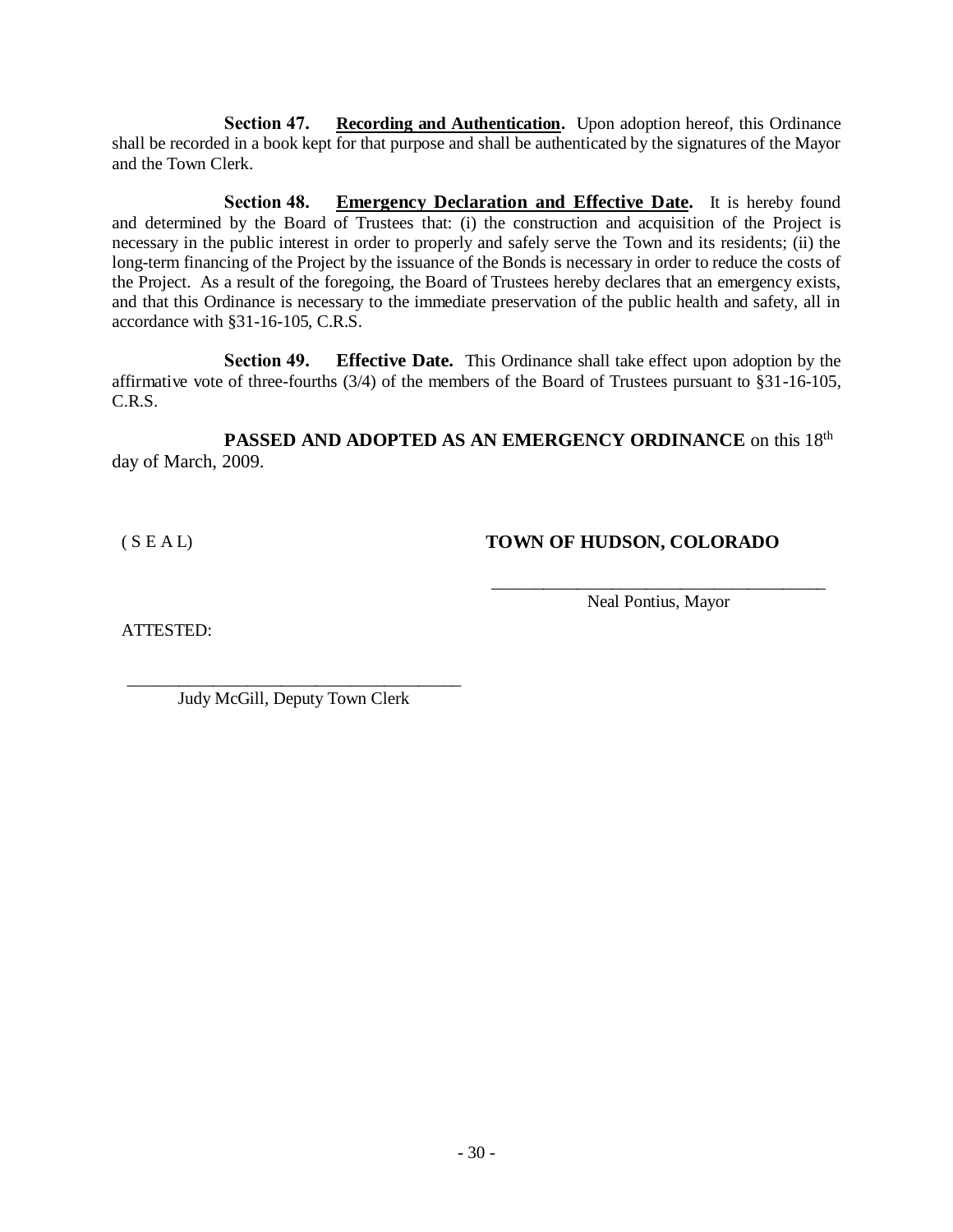| STATE OF COLORADO     |         |
|-----------------------|---------|
|                       |         |
| <b>COUNTY OF WELD</b> | $)$ SS. |
| <b>TOWN OF HUDSON</b> |         |

I, Judy McGill, the Deputy Town Clerk of the Town of Hudson, Colorado, do hereby certify:

1. That the foregoing pages are a true, correct, and complete copy of an ordinance (the "Ordinance") concerning the Town's Sales Tax Revenue Bonds, Series 2009 adopted by the Board of Trustees (the "Board") of the Town at a regular meeting of the Board held at the Town Hall on March 18, 2009.

2. The Ordinance was adopted on first reading as an emergency ordinance at an open, regular meeting of the Board on March 18, 2009 by an affirmative vote of three fourths (3/4) of the members of the Board as follows:

| Name                | "Yes" | $^{\circ}$ No" | Absent | Abstain |
|---------------------|-------|----------------|--------|---------|
| <b>Neal Pontius</b> |       |                |        |         |
| John Honnold        |       |                |        |         |
| Barbara Baker       |       |                |        |         |
| Isidro Guardado     |       |                |        |         |
| Dwayne Haynes       |       |                |        |         |
| Robert Lehl         |       |                |        |         |
| Tammy McCain        |       |                |        |         |

3. The Ordinance has been signed by the Mayor, sealed with the corporate seal of the Town, attested by me as Deputy Town Clerk, and duly recorded in the books of the Town; and that the same remains of record in the book of records of the Town.

4. That notice of the regular meeting of March 18, 2009 attached hereto as Exhibit  $\overline{A}$  was posted within the Town at least 24 hours before such meeting as required by law.

5. That the Ordinance was published in full after first reading in the *Greeley Tribune*, a newspaper of general circulation within the Town, on \_\_\_\_\_\_\_\_\_\_\_, 2009. The affidavit of publication is attached hereto as **Exhibit B**.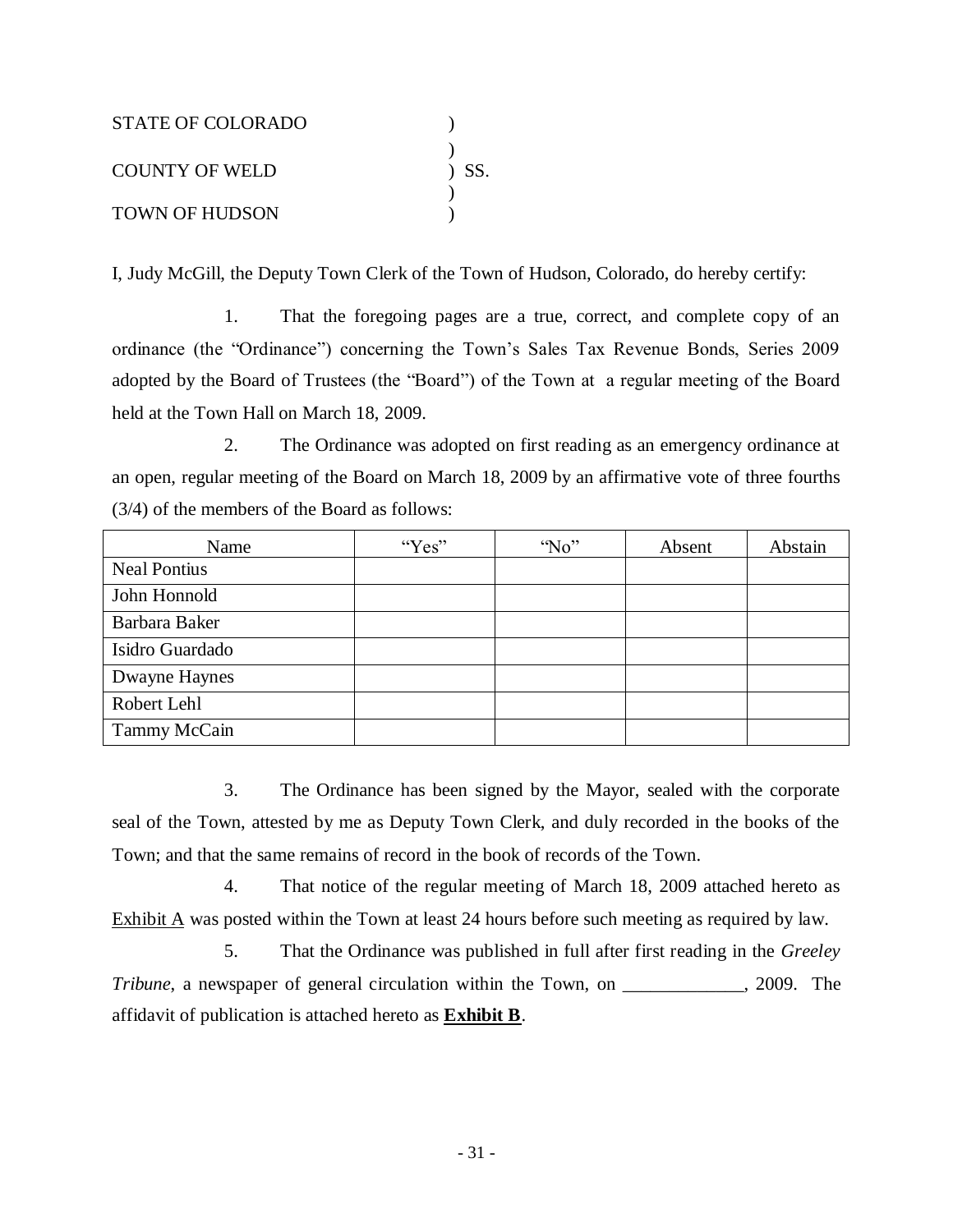IN WITNESS WHEREOF, I have hereunto set my hand and affixed the

seal of said Town this \_\_\_\_\_\_\_\_ day of \_\_\_\_\_\_\_\_\_\_\_\_\_, 2009.

(SEAL) Deputy Town Clerk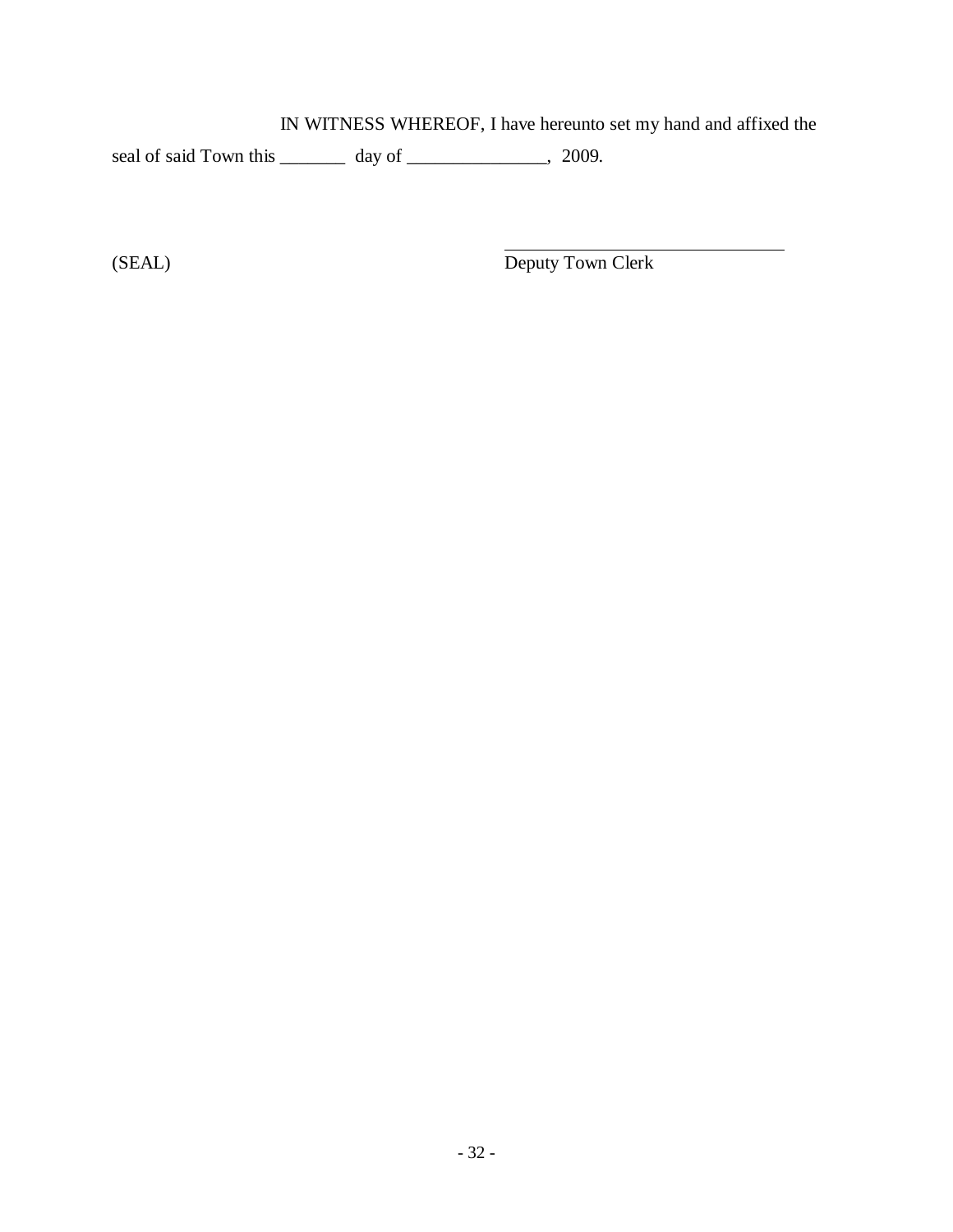# EXHIBIT A

(Attach Notice of Meeting)